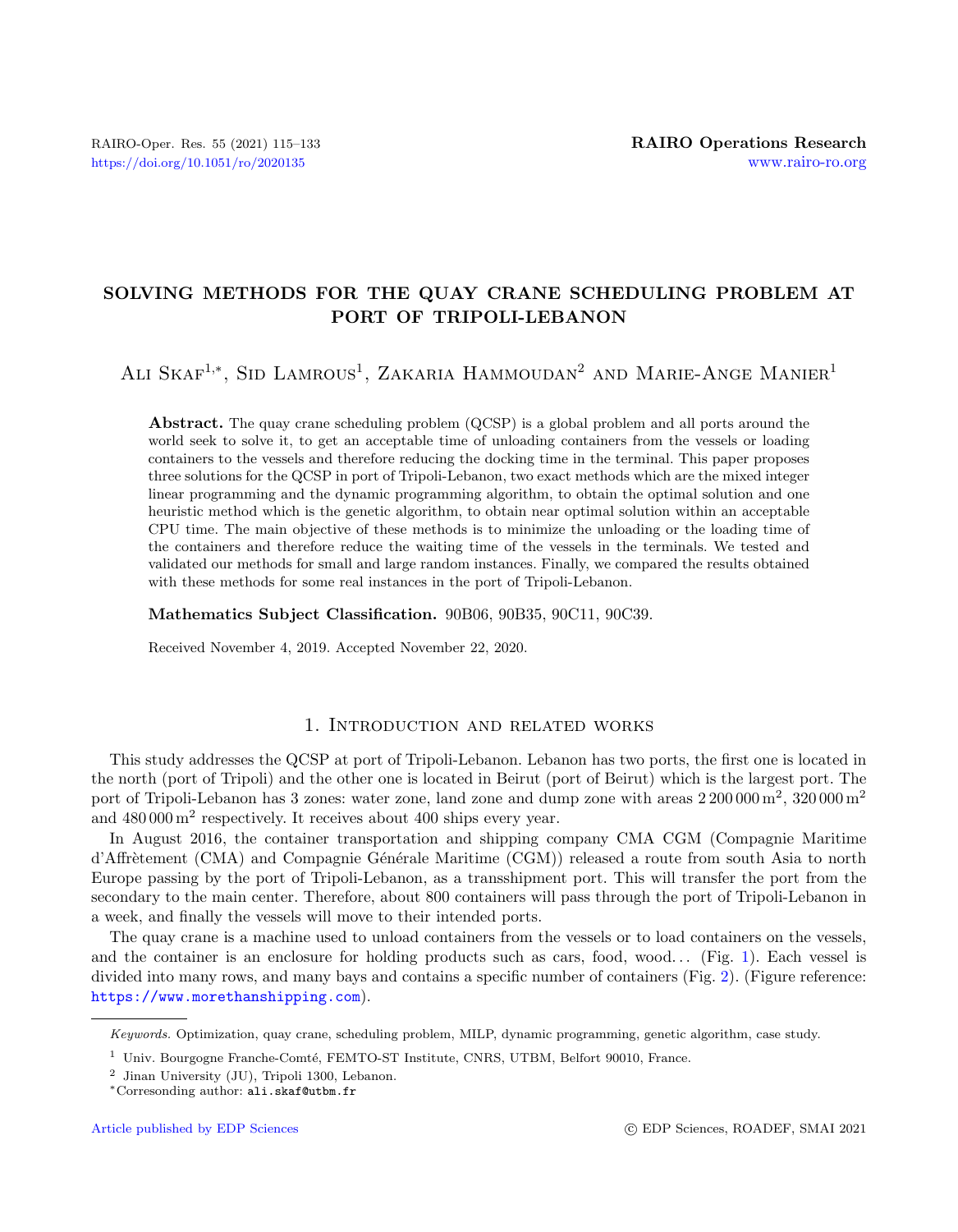

Figure 1. Quay crane.

<span id="page-1-0"></span>

FIGURE 2. Vessel-quay cranes-bays.

<span id="page-1-1"></span>The scheduling problem is a popular problem in many maritime ports. In this paper we propose a solution for the scheduling problem in the port of Tripoli-Lebanon. Many researchers have proposed the QCSP and have proposed methods for solving problems such as exact and heuristic methods. Some of them are mentioned in the list below:

Daganzo [\[8\]](#page-17-0) is one of the first searcher who studied the QCSP for multiple container vessels. His suggestion was to divide the container vessels into bays, where only one quay crane can work on a bay at a time. These quay cranes are free to move quickly from one bay to another, and container vessels cannot depart until all their bays are unloaded. Minimizing the cost of delay is the main purpose, with an exact and an approximate solution method. Furthermore, a branch and bound method for the static QCSP was developed by Peterkofsky et al. [\[21\]](#page-17-1), only if the quay cranes could cross over each other, while Kim et al. [\[14\]](#page-17-2) discussed the QCSP with non-interference constraints, considering the case of a single container vessel. The main purpose was to reduce the total completion time of all quay cranes.

Some of the researchers proposed a mixed-integer linear programming model:

Azza *et al.* [\[4\]](#page-17-3) found the handling sequence of tasks at ship. Their objective is to minimize the time spent by the vessel at berth and minimize the total cost. Moreover, they proposed an ant colony algorithm to solve the problem. Meanwhile, Alnaqbi et al. [\[2\]](#page-17-4) aimed to minimize the latest starting time for the vessel and its handling time. Furthermore, they proposed a hybrid algorithm to solve the problem. At the same time, Al Awar *et al.* [\[3\]](#page-17-5) proposed a solution to minimize the entire processing time for all vessels. While, Zhen et al. [\[32\]](#page-18-0) studied the quay crane and yard truck scheduling problem to minimize the total handling time of all tasks, a particle swarm optimization algorithm-based solution was proposed with the MILP. Finally, Xiazhong et al. [\[30\]](#page-18-1) found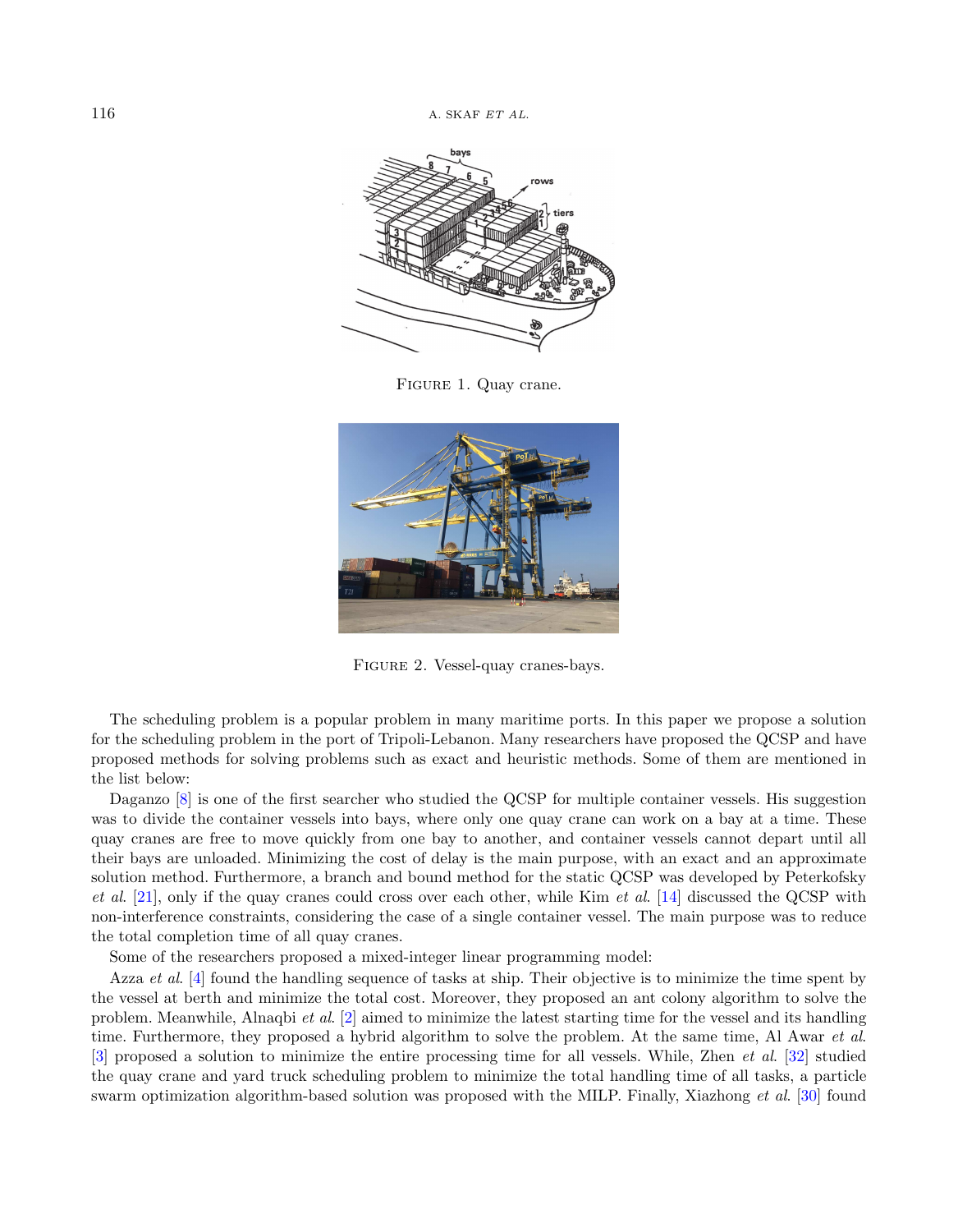the optimal storage location of container groups while minimizing both the maximum completion time and the traveling time of trucks. Moreover, they proposed a tabu search to solve the problem.

Others proposed a mixed-integer programming model:

Moghaddam et al. [\[27\]](#page-17-6) presented a novel, MIP model for the quay crane scheduling and assignment problem, and Al-Dhaheri et al. [\[1\]](#page-17-7) determined the sequence of unloading operations of a vessel that a set of quay cranes will perform so that the completion time of the operations is minimized.

And also the genetic algorithm was proposed by many researchers:

Liang *et al.* [\[15\]](#page-17-8) studied the berthing position problem and determined the number of quay cranes assigned to each ship. The objective was to reduce the handling time and the waiting time for each vessel. While, Chung et al. [\[7\]](#page-17-9) proposed a modified genetic algorithm to deal with the problem and to test the optimization reliability of the proposed algorithm. A set of well-known benchmarking problems was solved, Furthermore, Diabat et al. [\[9\]](#page-17-10) developed a formulation for the quay crane scheduling problem and quay crane assignment which accounts for crane position. Moreover, Salhi et al. [\[22\]](#page-17-11) proposed a model that combines three distinct problems, namely berth allocation, quay crane assignment, and quay crane scheduling that arises in container ports.

And several resolution algorithms were proposed:

Lim et al. [\[16\]](#page-17-12) assumed that a container vessel is a job. When this job is assigned to quay crane, there is a profit value. They found an assignment matching which maximizes the total profit. A dynamic programming algorithm and a Tabu search are used to provide a solution to the problem. Moreover, Yi et al. [\[31\]](#page-18-2) proposed a general model for the QCSP and introduced a heuristic model to solve it. Their objective is to minimize the total handling time of all tasks. Furthermore, Liu et al. [\[17\]](#page-17-13) proposed models and algorithms for the general double-cycling problem with internal-reshuffles, where reshuffle containers can move directly from one stack to another. A branch-and-price framework is used to solve the problem. And Msakni et al. [\[19\]](#page-17-14) studied the problem of determining the assignment of quay cranes to containers vessels and the scheduling operation by each quay crane. They developed an exact method based on a branch-and-price algorithm.

Finally, some researchers have suggested studies and classification schemes:

Steeken *et al.* [\[26\]](#page-17-15) studied the QCSP to increase the competition's capacity of port container terminals. Then, Wang et al. [\[28\]](#page-17-16) determined the sequence of unloading operation, with the objective to minimize the weighted operation time of jobs and travel time. After that, Wang et al. [\[29\]](#page-17-17) made a study to improve knowledge for quay crane and berth scheduling. Boysen *et al.* [\[6\]](#page-17-18) presented a classification scheme for the QCSP without considering the non-interference constraints between the quay cranes. A scheme was applied to classify the existing literature, to determine the status-quo of complexity results, and to identify future research. While, De Oliveira et al. [\[20\]](#page-17-19) focused on the integration of quay side operations and the QCSP taking in consideration the minimization of the time spent and the fuel consumption. And, Liu *et al.* [\[18\]](#page-17-20) studied a scheduling problem with two uniform quay cranes. Their objective was to minimize the turn-around time of a vessel. Finally, Haoyuan et al. [\[11\]](#page-17-21) proposed a simulation model of container terminal, to solve its quay crane scheduling problem, with the objective to optimize the shortest total delay time for all vessels.

In our previous studies, Skaf *et al.* [\[23\]](#page-17-22) studied the QCSP with non-interference constraints in the port of Tripoli-Lebanon. They proposed a mixed-integer linear programming (MILP) model and a dynamic programming algorithm to solve the problem. After that, Skaf et al. [\[24\]](#page-17-23) studied the QCSP with non-interference constraints in the port of Tripoli-Lebanon, they proposed a genetic algorithm to solve the problem, and finally they compared the obtained results with the mentioned port results.

The above review suggests that methods such as genetic algorithm are adapted to solve the Quay Crane Scheduling Problem (QCSP).

Meanwhile, Skaf et al. [\[25\]](#page-17-24) aimed to study both the quay crane and yard truck scheduling problem for a single quay crane and multiple yard trucks, the main objective is to minimize the total completion time for all containers. They proposed a MILP and a dynamic programming to solve the problem.

Table [1](#page-3-0) shows a classification of works according to the resolution methods (exact or heuristic) and according to the variant of the studied problem. We note that most researchers have used the MILP as an exact method and the genetic algorithm (GA) as a heuristic method to solve the QCSP.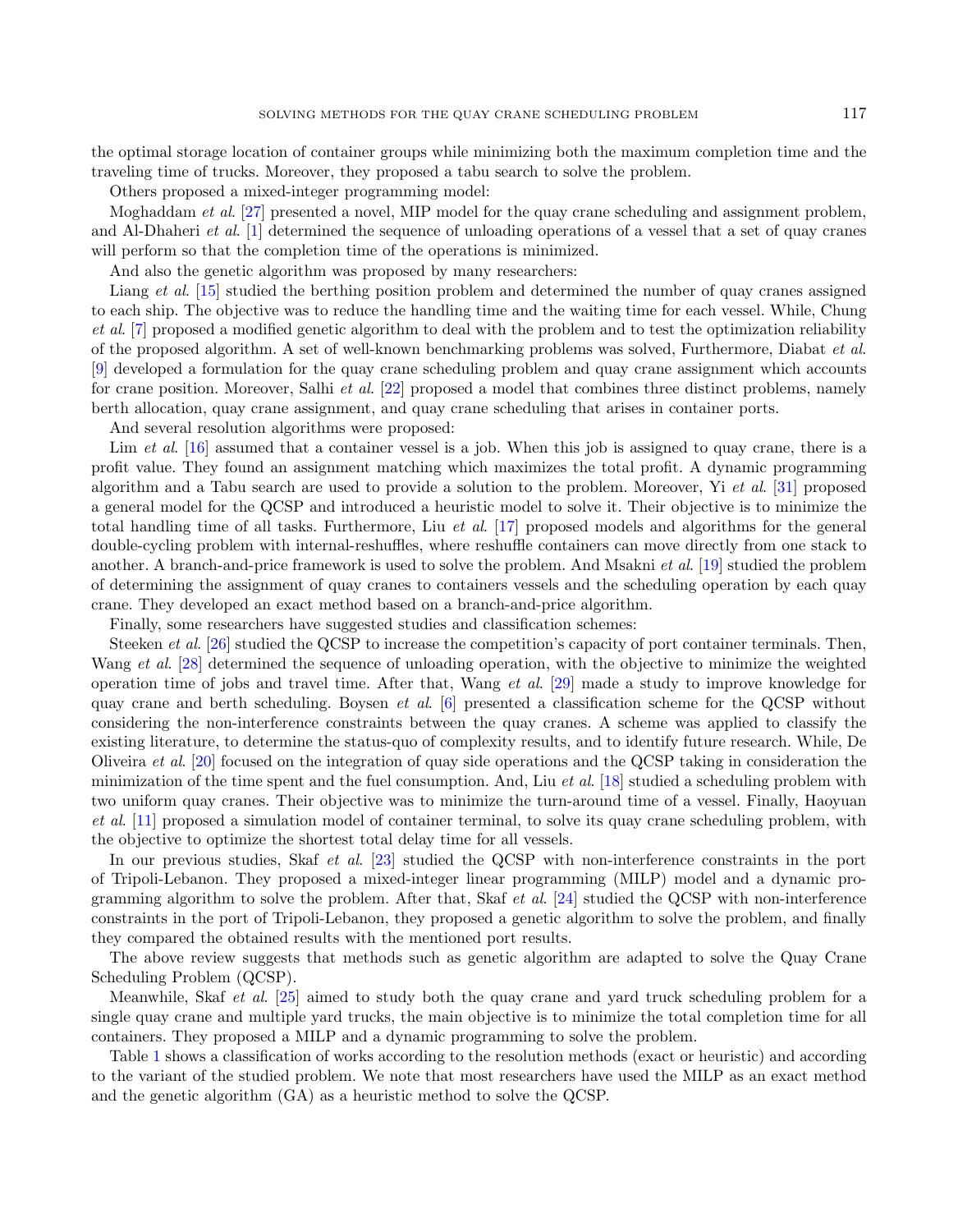<span id="page-3-0"></span>

| References                           | Variant       | Resolution methods |             |
|--------------------------------------|---------------|--------------------|-------------|
|                                      |               | Exact              | Heuristic   |
| Lim <i>et al.</i> [16]               | QCSP          | <b>DPA</b>         | Tabu search |
| Liang <i>et al.</i> $\vert 15 \vert$ | QCSP          |                    | GA          |
| Diabat <i>et al.</i> [9]             | QCSP          |                    | GA          |
| Al-Dhaheri et al. [1]                | $_{\rm QCSP}$ | MIP                |             |
| Moghaddam <i>et al.</i> $[27]$       | $_{\rm QCSP}$ | MIP                |             |
| Chung <i>et al.</i> [7]              | QCSP          |                    | GA          |
| Azza <i>et al.</i> $ 4 $             | QCSP          | <b>MILP</b>        | Ant-colony  |
| Alnaqbi <i>et al.</i> $[2]$          | $_{\rm QCSP}$ | <b>MILP</b>        | Hybrid      |
| Al Awar <i>et al.</i> [3]            | QCSP          | MILP               |             |
| Salhi et al. [22]                    | QCSP          |                    | GА          |
| Zhen <i>et al.</i> $ 32 $            | <b>QCYTSP</b> | MILP               | <b>PSO</b>  |
| Xiazhong et al. [30]                 | <b>QCYTSP</b> | MILP               | Tabu search |
| This study                           |               | MILP, DPA          | <b>GA</b>   |

TABLE 1. Classification of works.

Notes. QCSP: quay crane scheduling problem. QCYTSP: quay crane and yard truck scheduling problem.

In this study, we propose three solving methods for the scheduling problem of unloading tasks performed by several cranes assigned to a single vessel in ports like that of Tripoli-Lebanon. Those methods are a MILP, a dynamic programming algorithm (DPA) and a genetic algorithm. After that, we compare all obtained results for those methods with real results from the mentioned port. The proposed MILP and the DPA allow us to find all possible assignments for the quay cranes to the bays, taking into consideration the non-interference constraints between quay cranes. Their main objective is to minimize the total completion time.

The proposed genetic algorithm aims to minimize the total completion time and to find the near optimal solutions. This study allows to find the optimal completion time for a container's vessel. We observe that the dynamic programming algorithm provided better results than the mixed-integer linear programming in terms of CPU time and completion time for large number of bays. Nevertheless, the drawback of the DPA is that for larger instances, for example, for 22 bays, it may take 4 h to give a result, and therefore in such cases, we propose a genetic algorithm to obtain optimal or near optimal results with a quick execution time for the quay cranes scheduling problem without cranes crossing.

Later in this paper, in Section [2](#page-3-1) we define the studied problem. In Section [3](#page-4-0) we propose three solving methods. In Section [4](#page-12-0) we compare the results of the three solving methods and the real results in the port of Tripoli-Lebanon. Finally, in Section [5](#page-16-0) we give a conclusion and a direction for future research.

#### 2. Problem definition and mathematical formulation

<span id="page-3-1"></span>In this section, we provide the problem definition and the mathematical formulation such as the assumptions, the needed parameters and the decision variables used in the mathematical model.

We study a QCSP with non-interference constraints for a single vessel unloaded by several quay cranes, as can be encountered in the port of Tripoli-Lebanon, using three solving methods to improve the results of such port.

### 2.1. Assumptions

The QCSP we study has the following characteristics:

- A single vessel is considered, which transports containers. Its surface is divided into many bays and each bay contains a specific number of containers put in a row or over each other. (Cranes number < bays number).
- The quay cranes move along a single-track, this means that they work without any crossing between them.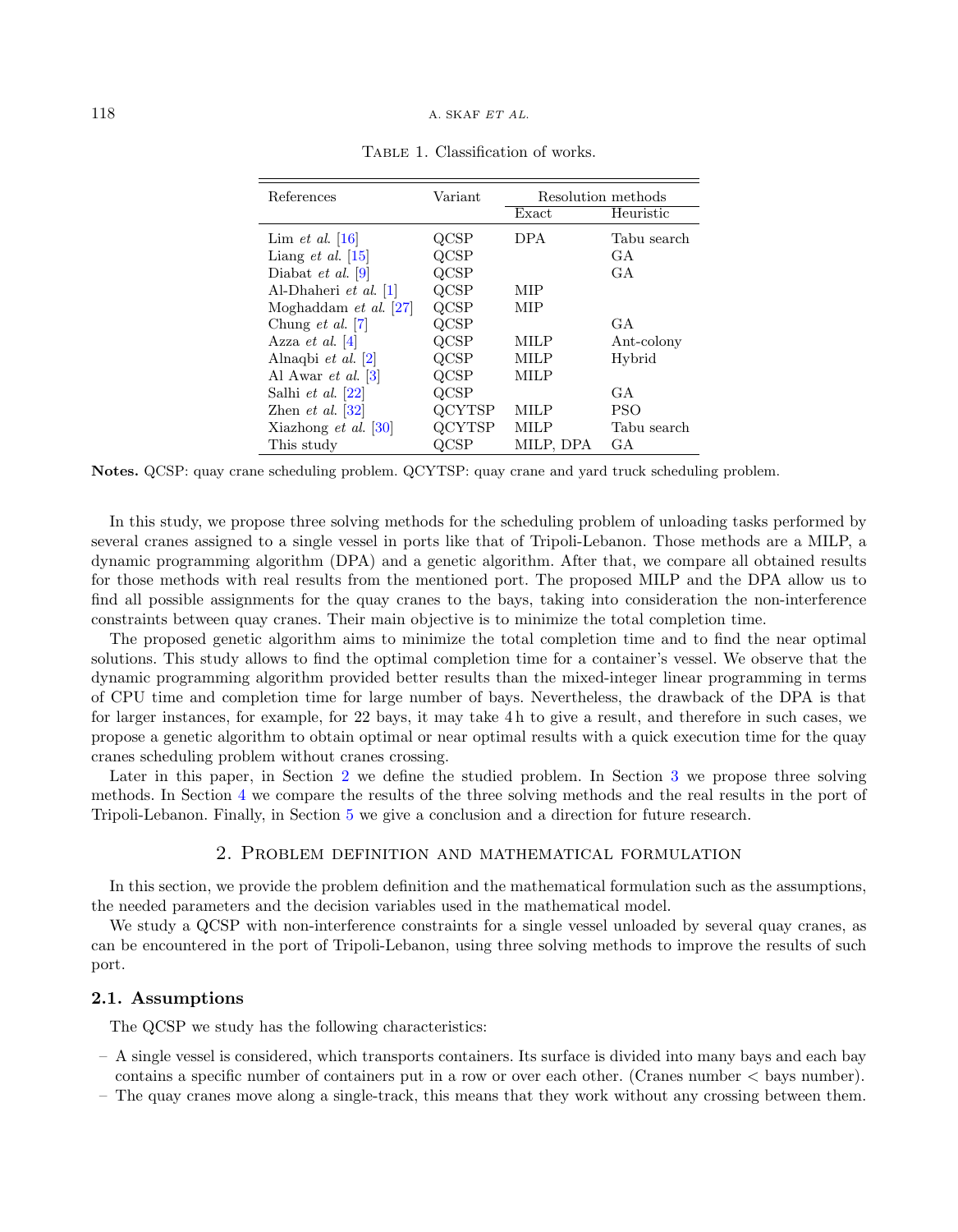- Each quay crane is able to unload containers from only one bay at a time, when it completes its work in the current bay, it can pass to the next one.
- Each quay crane can unload one container at a time.
- Each bay is handled by at most one quay crane at a time.
- We ignore the travel time between two bays because it is short compared to the unloading times.
- No idle quay crane.

#### 2.2. Mathematical formulation

In this sub-section, we present the mathematical formulation of the problem with the different parameters, variables and the mathematical model.

#### 2.2.1. Data

- $Q$ : set of quay cranes, with  $|Q|$ : number of quay cranes.
- *i*: index of quay crane  $(i = \{1 \dots |Q|\})$ .
- $q_i$ : the *i*th quay crane  $(i = \{1 \dots |Q|\})$ .
- B: set of bays, with  $|B|$ : number of bays.
- *j*: index of bay  $(j = \{1 \dots |B|\})$  on the vessel.
- $C_i$ : number of containers in bay j.
- $-$  Tc: time to unload a container by a quay crane and put it in the storage. It is supposed to be the same for all containers in all bays.
- $M$ : great integer number.

2.2.2. Decision variables

 $\forall i \in Q, \forall j, j' \in B.$ 

 $-x_{(j,i)} = \begin{cases} 1 & \text{if bay } j \text{ is handled by quay crane } i \\ 0 & \text{otherwise} \end{cases}$ 

0 otherwise.

 $z_{(j,j')} = \begin{cases} 1 & \text{if the unloading of bay } j \text{ finishes before starting to unload bay } j' \end{cases}$ 

- 0 otherwise.
- $t_i$ : completion time of bay j.

–  $C_{\text{max}}$ : makespan.

#### 2.2.3. Mathematical model

Here we show some equations to facilitate the understanding of the problem.

<span id="page-4-4"></span><span id="page-4-3"></span><span id="page-4-2"></span><span id="page-4-1"></span>
$$
t_j \le t_{j'} \qquad \qquad \forall j, j' \in B \tag{2.1}
$$

$$
t_j \le t_{j'} - (Tc \cdot C_{j'}) \qquad \qquad \forall j, j' \in B \tag{2.2}
$$

$$
t_j > t_{j'} - (Tc \cdot C_{j'}) \qquad \qquad \forall j, j' \in B \tag{2.3}
$$

$$
q_i + 1 \le q_{i+1} \qquad \qquad \forall q_i \in Q. \tag{2.4}
$$

Equations [\(2.1\)](#page-4-1) means, if there are two successive bays to be worked inside, then the completion time of the second one is greater than the first one. Equation  $(2.2)$  is used when the work at bay j finishes before than starting the work at bay j', while equation [\(2.3\)](#page-4-3) is used when the work at bay j finishes after the one at bay j' starts. Equation [\(2.4\)](#page-4-4) is used if quay crane  $q_i$  works in bay j and quay crane  $q_{i+1}$  works in bay j' to prevent the crossing between quay cranes.

### 3. Solving methods

<span id="page-4-0"></span>In this section, we will propose three solving methods: MILP solved by CPLEX and dynamic programming algorithm coded with Java to obtain exact solutions, and a genetic algorithm which is a meta-heuristic method coded in Java to obtain near optimal solutions.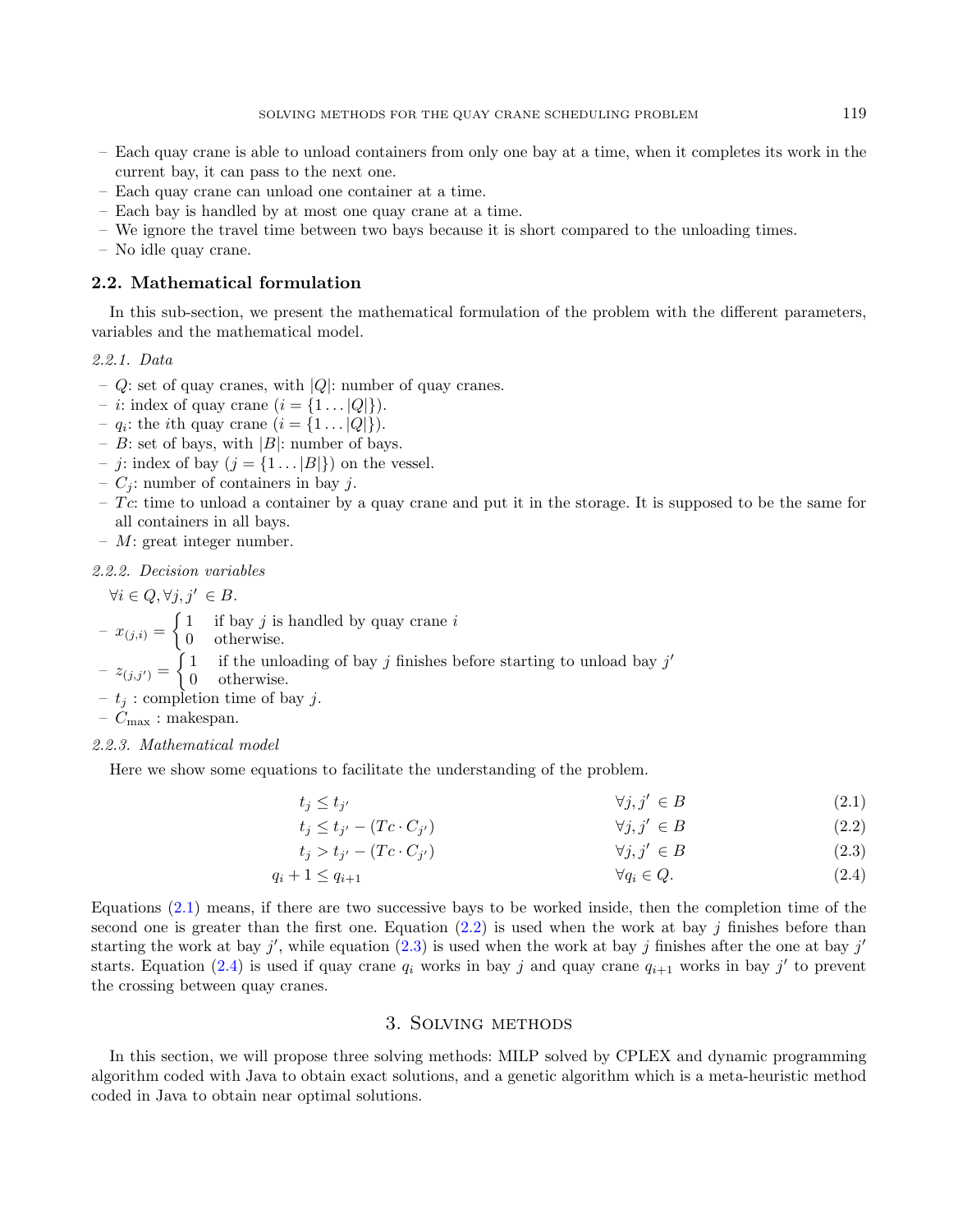### <span id="page-5-0"></span>3.1. Mixed integer linear programming

The mixed integer linear formulation was found by Leonid Kantorovich [\[13\]](#page-17-25). It is a technique for the optimization of an objective function, subject to linear inequality and equality constraints. The MILP we propose is as follows:

# Objective

<span id="page-5-8"></span><span id="page-5-7"></span><span id="page-5-6"></span><span id="page-5-5"></span><span id="page-5-4"></span><span id="page-5-3"></span><span id="page-5-2"></span><span id="page-5-1"></span>
$$
Minimize \t C_{\text{max}} \t(3.1)
$$

# Subject to

$$
\sum_{i=1}^{|Q|} x_{(j,i)} = 1 \tag{3.2}
$$

$$
t_j \ge (Tc \cdot C_j) \qquad \forall j \in B \qquad (3.3)
$$
  
\n
$$
t_j - t_{j'} + (Tc \cdot C_{j'}) + z_{(j,j')} \cdot M > 0 \qquad \forall j, j' \in B \qquad (3.4)
$$

$$
t_j - t_{j'} + (Tc \cdot C_{j'}) - (1 - z_{(j,j')}) \cdot M \le 0
$$
  
 
$$
|Q|
$$
  $\forall j, j' \in B$  (3.5)

$$
\sum_{i=1}^{\infty} i \cdot x_{(j,i)} + 1 \le \sum_{i'=1}^{\infty} i' \cdot x_{(j',i')} + (z_{(j,j')} + z_{(j',j)}) \cdot M \qquad \forall j, j' \in B, j < j'
$$
 (3.6)

$$
C_{\text{max}} = \max_{j} t_j \tag{3.7}
$$

$$
x_{(j,i)} = \{0,1\} \qquad \qquad \forall j \in B, \forall i \in Q \qquad (3.8)
$$
  

$$
x_{(j,i)} = \{0,1\} \qquad \qquad \forall j \in B, \forall i \in Q \qquad (3.9)
$$

$$
z_{(j,j')} = \{0,1\} \qquad \qquad \forall j,j' \in B, j < j'. \tag{3.9}
$$

Equation  $(3.1)$  is the objective function that it is desired to minimize the makespan (completion time of all bays). Constraint [\(3.2\)](#page-5-1) ensures that every bay must be handled only by one quay crane. Constraint [\(3.3\)](#page-5-2) ensures that the completion time is bigger than the working time in each bay (Working time  $=$  number of containers  $\times$ time needed to unload a container and store it). Constraint [\(3.4\)](#page-5-3) indicates that if  $z_{(i,i')} = 1$ , then bay j finishes before bay j' starts (Eq. [\(2.2\)](#page-4-2)) and constraint [\(3.5\)](#page-5-4) indicates if  $z_{(j,j')} = 0$ , bay j finishes after bay j' starts (Eq.  $(2.3)$ ). Constraint  $(3.6)$  avoids the interference between the quay cranes: Suppose that bays j and j' are performed simultaneously and  $j < j'$ , if the first quay crane works in bay j and the second quay crane works bay j', then  $q_1 + 1 \leq q_2$  (Eq. [\(2.4\)](#page-4-4)). Constraint [\(3.7\)](#page-5-6) defines the  $C_{\text{max}}$  value, finally constraints [\(3.8\)](#page-5-7) and [\(3.9\)](#page-5-8) define the property of the decision variables.

#### 3.2. Dynamic programming algorithm

#### 3.2.1. Definition

Dynamic programming algorithm was found by Richard Bellman [\[5\]](#page-17-26). It is used for problems optimization to explore the optimal solution. The dynamic programming algorithm (DPA) consists in dividing the problem into many small sub-problems and after solving each sub-problem only once, and ultimately, the problem has been solved. Finally, we can save the results and select the obtained optimal solution. The dynamic programming problems can be classified into two categories:

#### – Optimization problems

Selecting the feasible solution with the value of the function is maximized or minimized.

#### – Combinatorial problems

Figuring out the number of ways to do something, or the probability of some events happening.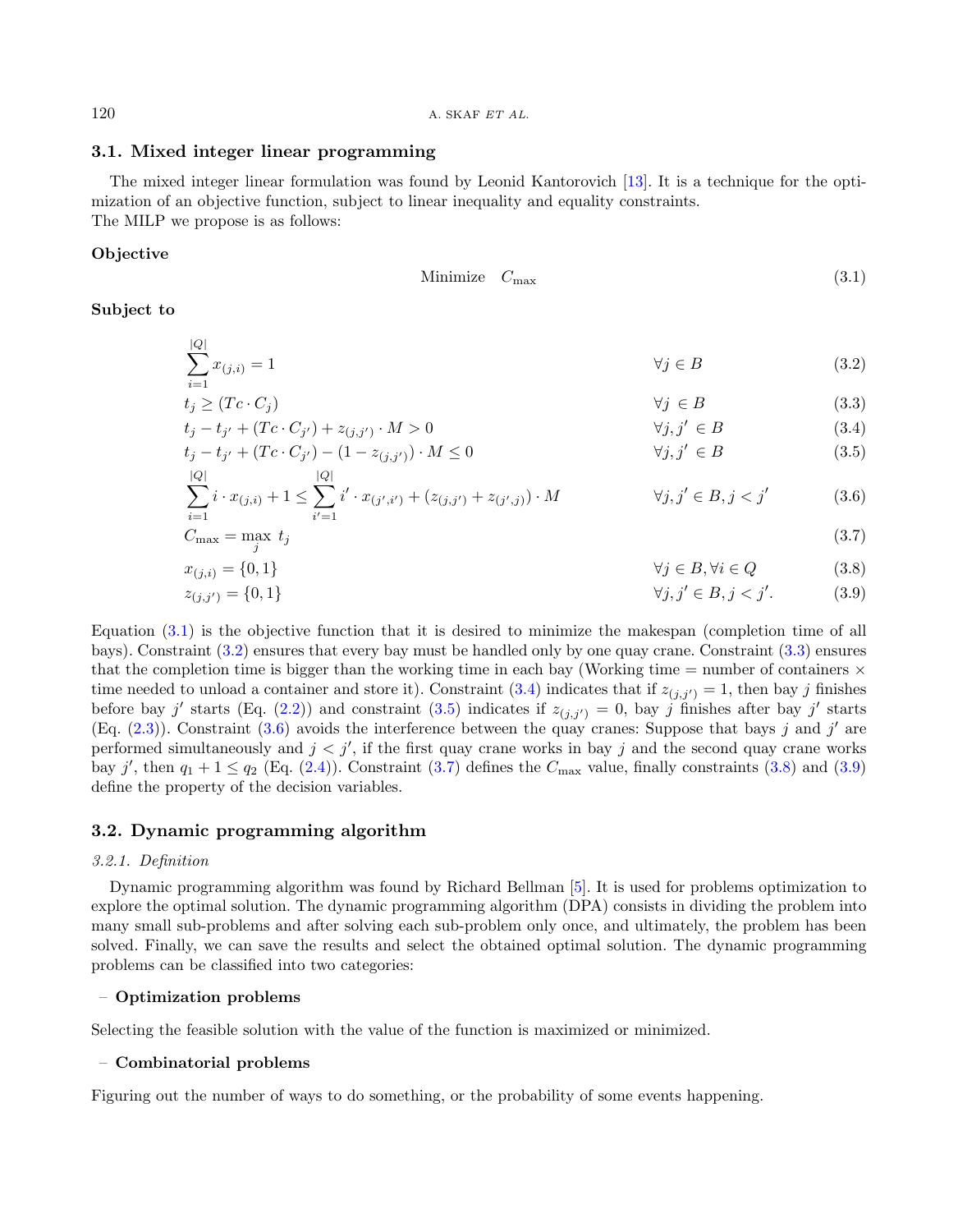#### 3.2.2. Hierarchy tree diagram

A hierarchical chart represents a system of hierarchy progressing from the top to the bottom and can also be referred to as a structure chart.

The first node of the tree is called the root. If this root node is connected by another node, the root is then a parent node and the connected node is a child. All Tree nodes are connected by links called edges. It's an important part of trees, because it manages the relationship between nodes.

We start by generating all parameters and we finish by obtaining the optimal solution.

The DPA works depending on the hierarchy tree diagram system. As shown below, a detailed tree example of the DPA is provided:

We start by developing all the needed conditions in the problem. After we get all possible choices whatever the CPU time will be high, with a single solution for each choice. Finally, we choose the optimal solution which is the smallest one.

# 3.2.3. Algorithm description

| <b>Algorithm 1.</b> Dynamic programming algorithm. |  |  |  |
|----------------------------------------------------|--|--|--|
|----------------------------------------------------|--|--|--|

| $1:$ Generate_variables $($ );                              |  |
|-------------------------------------------------------------|--|
| 2: $Generate_assignments();$                                |  |
| 3: for each assignment do                                   |  |
| if crossing $=$ false then<br>4:                            |  |
| $calculate_{completion_time}();$<br>5:                      |  |
| else<br>6:                                                  |  |
| go <sub>to_next_assignment</sub> ;<br>7:                    |  |
| end if<br>8:                                                |  |
| $9:$ end for                                                |  |
| 10: $min \leftarrow value\_first\_assignment$ ;             |  |
| 11: for each assignment $d\mathbf{o}$                       |  |
| <b>if</b> $\min$ > value_next_assignment <b>then</b><br>12: |  |
| $min$ $\leftarrow$ value_next_assignment;<br>13:            |  |
| End:<br>14:                                                 |  |
| $15:$ else                                                  |  |
| go_to_next_assignment;<br>16:                               |  |
| end if<br>17:                                               |  |
| 18: end for                                                 |  |

#### Lines explanation

- Line 1: generating all needed variables (number of quay cranes, number of bays, number of containers in a specific bay, and time to unload a container by the quay crane).
- Line 2: generating all possible choices for the assignment of all bays to quay cranes.
- Lines 3–9: for each assignment, we test if there is any crossing between the quay cranes. If yes, we test another assignment; if there is no crossing, we calculate the completion time.
- Line 10: create a new variable called min and give it the calculated value of the first assignment.
- Lines 11–18: for each assignment, we test if the completion time is less than the variable min, if yes set min to the new completion time, or else go to the next assignment.

#### 3.2.4. Process example

We suppose that we have 2 quay cranes with 4 bays containing 13, 16, 12 and 9 containers respectively to be unloaded. The container's unloading times of these 4 bays are respectively 15.21, 18.72, 14.04 and 10.53 time units (Fig. [3](#page-7-0) describes the full process for this example).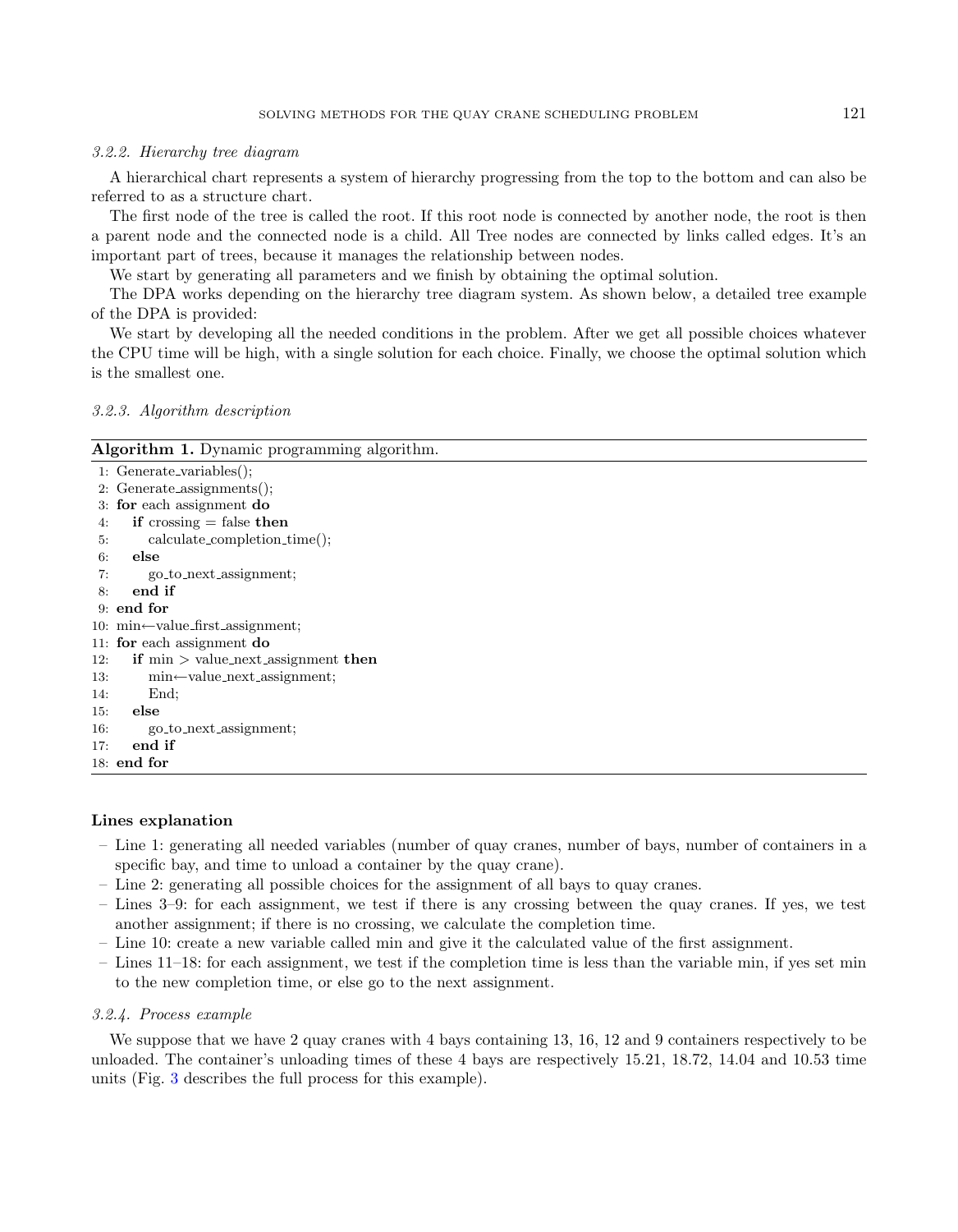|                             | Bay 1 | Bay 2 | Bay 3 | Bay 4 |                                        |         |
|-----------------------------|-------|-------|-------|-------|----------------------------------------|---------|
| <b>Number of Containers</b> | 13    | 16    | 12    | 9     |                                        |         |
| <b>Unloading time</b>       | 15.21 | 18.72 | 14.04 | 10.53 |                                        |         |
| $1^{st}$ assignment         |       |       |       |       |                                        | Maximum |
| QC1                         | 15.21 |       | 14.04 |       | $15.21 + 3.51 + 14.04 = 32.76$         | 32.76   |
| QC <sub>2</sub>             |       | 18.72 |       | 10.53 | $18.72 + 10.53 = 29.25$                |         |
| $2^{nd}$ assignment         |       |       |       |       |                                        | Maximum |
| QC1                         | 15.21 | 18.72 |       |       | $15.21 + 18.72 = 33.93$                |         |
| QC <sub>2</sub>             |       |       | 14.04 | 10.53 | $14.04 + 10.53 = 24.57$                | 33.93   |
| $3^{rd}$ assignment         |       |       |       |       |                                        | Maximum |
| QC1                         | 15.21 |       |       |       | 15.21                                  |         |
| QC2                         |       | 18.72 | 14.04 | 10.53 | $18.72 + 14.04 + 10.53 = 43.29$        | 43.29   |
| $4th$ assignment            |       |       |       |       |                                        | Maximum |
| QC1                         | 15.21 | 18.72 | 14.04 |       | $15.21 + 18.72 + 14.04 = 47.97$        |         |
| QC <sub>2</sub>             |       |       |       | 10.53 | 10.53                                  | 47.97   |
| $5th$ assignment            |       |       |       |       |                                        | Maximum |
| QC1                         | 15.21 | 18.72 |       | 10.53 | $15.21 + 18.72 + 10.53 = 44.46$        | 44.46   |
| QC2                         |       |       | 14.04 |       | 14.04                                  |         |
| $6th$ assignment            |       |       |       |       |                                        | Maximum |
| QC1                         | 15.21 |       | 14.04 | 10.53 | $15.21 + 3.51 + 14.04 + 10.53 = 43.29$ | 43.29   |
| OC2                         |       | 18.72 |       |       | 18.72                                  |         |
| $7th$ assignment            |       |       |       |       |                                        | Maximum |
| QC1                         | 15.21 |       |       | 10.53 | $15.21 + 17.55 + 10.53 = 43.29$        |         |
| QC <sub>2</sub>             |       | 18.72 | 14.04 |       | $18.72 + 14.04 = 32.76$                | 43.29   |

Figure 3. Process example.

<span id="page-7-0"></span>Our DPA generates all variables and then all crane-to-bay assignments. In this case, for 4 bays and 2 cranes, there is initially  $2^4$ , or 16 possible assignments which are: 1-1-1-1, 1-1-1-2, 1-1-2-1, 1-1-2-2, 1-2-1-1, 1-2–1–2, 1–2–2–1, 1–2–2–2, 2–1–1–1 , 2–1–1–2, 2–1–2–1, 2–1–2–2, 2–2–1–1, 2–2–1–2, 2–2–2–1, 2–2–2–2. In these  $x-y-z-t$  type lists, the value in ith position represents the number of the crane assigned to unload bay i.

In a second step, the 2 assignments  $(1-1-1-1)$  and  $2-2-2-2$ ) are eliminated because all the cranes reserved for the vessel are all supposed to unload containers. We are therefore forbidden here to use only one crane.

In the next step, a crossing test is carried out, which leads to eliminating the assignments which start with 2. In fact, if the second crane works in the first bay there will be a crossing between the cranes. Note that the reverse is not true: the quay crane 1 can unload the containers from bay 4, however it cannot start with this bay, which will be limiting in terms of the scheduling phase.

- The first assignment is  $1-2-1-2$ , means that the first quay crane (QC1) unloads the containers from bays 1 and 3 for a theoretical completion time of  $29.25 (15.21 + 14.04)$ , while the second quay crane (QC2) unloads bays 2 and 4 with an effective working time of  $29.25$  (18.72 + 10.53). The makespan should theoretically be 29.25. However, once bay 1 has been unloaded, QC1 cannot start to unload bay 3 because QC2 does not finish its work in bay 2 until 18.72. QC1 must therefore wait 3.51 units of time, and then the two cranes can move simultaneously towards bays 3 and 4 respectively. The actual end of work date of QC1 is therefore not 29.25 because it is necessary to add a time of waiting for 3.51 to avoid a collision, which is 32.76. The makespan is therefore equal to 32.76.
- The second assignment is  $1-1-2-2$ , means that QC1 unloads containers 1 and 2 with a completion time of 33.93, while QC2 unloads containers in bays 3 and 4 with a time completion of 24.57. The total time to perform the unloading is therefore equal to 33.93.
- The third assignment is  $1-2-2-2$ , means that QC1 unloads the 13 containers from bay 1 with a completion date of 15.21, while QC2 unloads the containers from bay 2, 3 and 4 and completes work on date 43.29. The makespan is therefore equal to 43.29.
- The fourth assignment is  $1-1-1-2$ : QC1 unloads bay 1, 2, and 3 until date 47.97, while QC2 takes care of bay 4 with a completion date of 10.53. The total time for unloading the vessel is therefore equal to 47.97.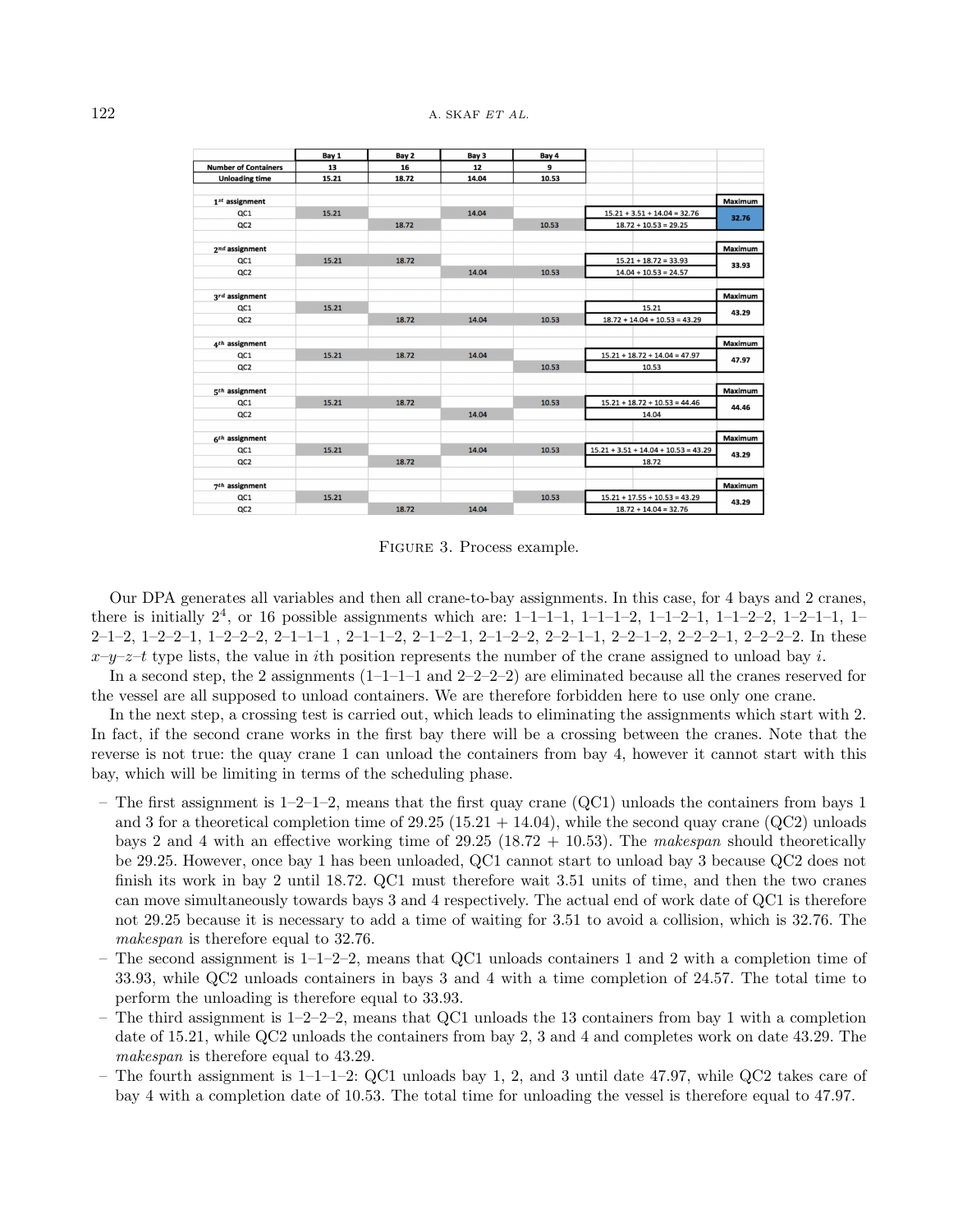- The fifth assignment is  $1-1-2-1$ : QC1 unloads the containers from bays 1, 2 and 4 and ends at  $44.46$ , QC2 finishes unloading bay 3 at 14.04. The time to unload the 50 containers is therefore equal to 44.46.
- The sixth assignment is  $1-2-1-1$ : QC1 unloads the containers from bays 1, 3 and 4 and theoretically ends at 39.78 (15.21 + 14.04 + 10.53), but actually at 43.29. Indeed, QC2 takes care of bay 2 until the date 18.72, and once bay 1 is unloaded at 15.21, QC1 must wait for the end of the work of QC2 to be able to move to bays 3 and 4. QC1 must therefore undergo a 3.51 wait (18.72−15.21). The time to unload the 50 containers is therefore equal to  $43.29 (39.78 + 3.51)$ .
- The seventh assignment is 1–2–2–1: the QC1 crane (respectively QC2) unloads the containers from bays 1 and 4 (respectively 2 and 3) with an end date of 43.29 (respectively 32.76). The makespan is therefore equal to 43.29. As for scenario 6, this date includes a waiting time for QC1, here of 17.55 time units between the unloading of bays 1 and 4, in order to allow QC2 time to finish its work in bays 2 and 3 and avoid thus a collision.

#### 3.2.5. Summary

The dynamic programming algorithm (DPA) allows to find all possible completion times which grow when the number of quay cranes and bays increases, taking into consideration the non-crossing conditions for the quay cranes. Finally, it allows to choose the optimal completion time.

# 3.3. Genetic algorithm

After testing large instances using the MILP and dynamic programming algorithm, we observed that those two methods took a long CPU time to solve the problem and obtain the optimal solution (as we will see later in the next section). We propose a meta-heuristic method which is the genetic algorithm (GA) to obtain near optimal solution with fast CPU time. The genetic algorithm (GA) was proposed by John Holland [\[12\]](#page-17-27) and developed and applied by David Goldberg [\[10\]](#page-17-28).

In this paper, GA depends on Roulette wheel selection, order crossover and swap mutation.

The genetic algorithm steps are presented as follows: generation of an initial population of solutions, after that, test of the non-interference constraints for the quay cranes to avoid the crossing between them, if there is no crossing, calculation of the fitness value, if not setting of the fitness to zero. If the current generation is the final one, then the program is terminated, and the results are provided. If not, we execute the GA steps which are roulette wheel selection, order crossover and swap mutation.

We choose the genetic algorithm due to its simplicity, as it is easy to be implemented. Figure [4](#page-9-0) describes the flowchart of this genetic algorithm.

#### <span id="page-8-0"></span>3.3.1. Representation of a chromosome

The solution in the genetic algorithm is called a chromosome and each element inside is called gene. In our study, the chromosome is composed of a series of bays. Table [2](#page-9-1) shows a chromosome and each gene contains the bay number. For example, the third element (third gene) in the chromosome represents the bay number 4.

#### 3.3.2. Initial positions of quay cranes

To fix the initial position of a quay crane we use the following equation:  $1 + (i - 1) \times R$ , where i is the index of the quay crane and R a random number between 1 and L, with  $L =$  bays number/quay cranes number. If L is a rational number, we take its natural part number. Be aware that the position of the first quay crane is always at the first bay.

Example: Let us suppose that we have 12 bays and 3 quay cranes, then R should be a random number between 1 and  $12/3$  (hence between 1 and 4). If  $R = 2$ , then the main position of quay crane 1 is at bay 1, quay crane 2 is at bay 3 and quay crane 3 is at bay 5.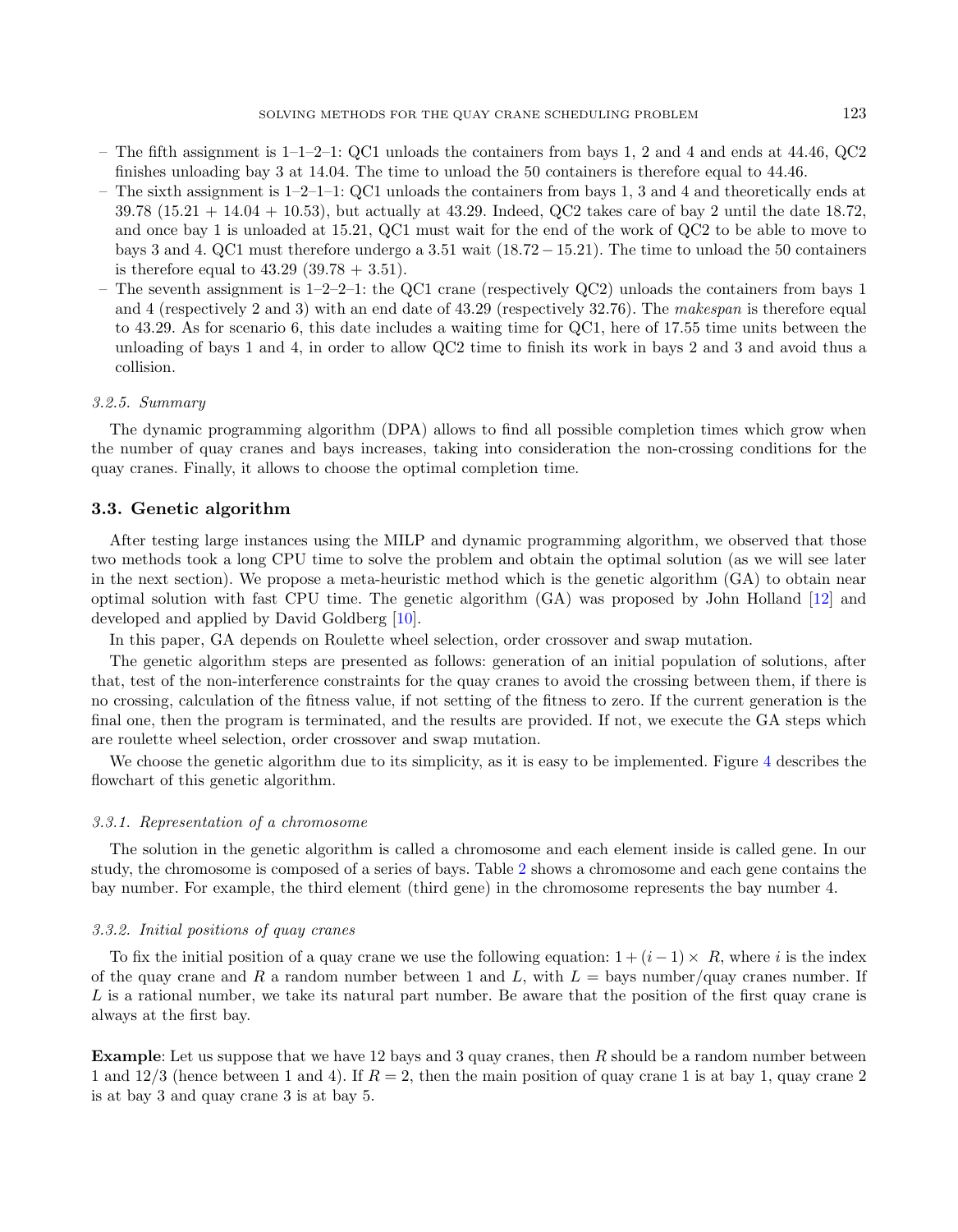

FIGURE 4. Genetic algorithm flowchart.

TABLE 2. Chromosome and genes.

|--|

# <span id="page-9-1"></span><span id="page-9-0"></span>3.3.3. Quay cranes scheduling

Algorithm [2](#page-10-0) explains how the scheduling problem works. The initial positions of the quay cranes, and therefore the bays will be assigned to the quay cranes. A sequential procedure is used to consider the order of the bays in the chromosome.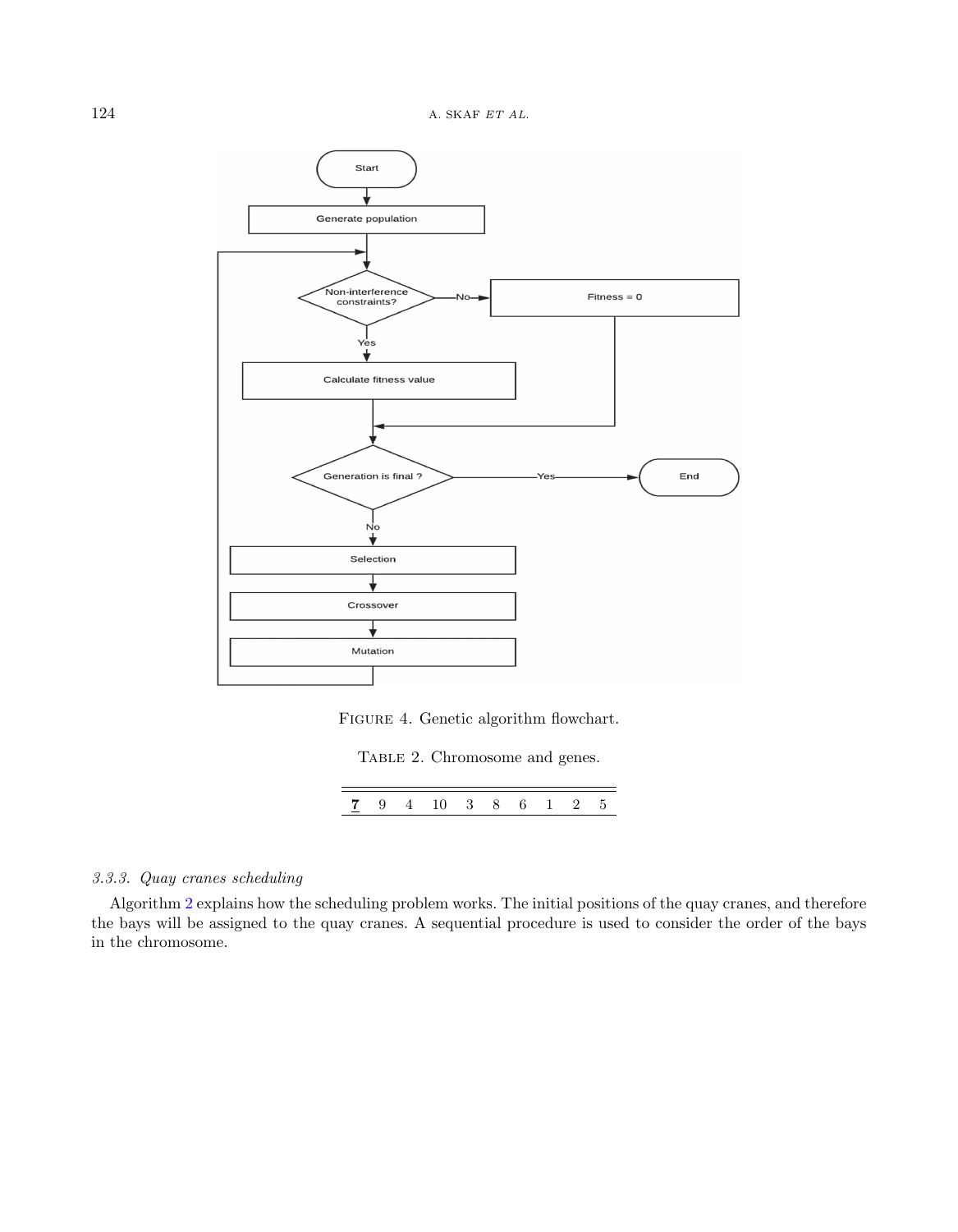Algorithm 2. Quay cranes scheduling.

```
if q_{nb} = 1 then
     q_1 \leftarrow bay_j;bay_i \leftarrow -1;j \leftarrow j+1;comp_q \leftarrow comp_q + w_{bay_j};end
else
     if comp_{q_i} Not in \{comp_q\}/comp_{q_i} then
          comp_{a_i} = \text{Min}\{comp_a\};bay_i \leftarrow -1;j = Next_{\text{day}};
           comp_{q_i} \leftarrow comp_{q_i} + w_{bay_j};end
     else
          if \Delta(bay) > 0 then
               q_i \leftarrow bay_j with shorter distance;
               bay_i \leftarrow -1;j = Next-bay();
                comp_{q_i} \leftarrow comp_{q_i} + w_{bay_j};end
     end
     else
          q_i \leftarrow bay_j with smaller index number;
          bay_i \leftarrow -1;j = Min_bay;
           comp_{q_i} \leftarrow comp_{q_i} + w_{bay_j};end
end
```
<span id="page-10-0"></span>comp<sub>q</sub>: quay crane's completion time // bay<sub>j</sub>: bay number j //  $q_{nb}$ : number of quay cranes //  $q_i$ : the *i*th quay crane //  $w_{bayj}$ : quay crane's time to finish working in bay  $j$   $// \Delta = |bay_{k2} - bay_{k1}|$ : calculate the distance between bays $/$ Next bay(): get the next bay, Min bay(): get the smaller bay number

The four following steps of this algorithm are featured. For each step we clarify it with the numerical example used in Section [3.3.1](#page-8-0) with 3 quay cranes and 10 bays. In this example, the main makespan (completion time) of all the quay cranes is initialized to 0, because no unloading operation has been performed until now (iteration init in Tab. [3\)](#page-11-0).

In the chromosome, we consider the current bay (current gene) which corresponds to an unassigned bay, and we assign it to a crane. For example, let us take the first gene of the chromosome (bay 7), and we suppose the processing time for all bays is 10.

Non-crossing (step 1): the first step consists to determine which quay cranes can unload the first unassigned bay in the chromosome without crossing with the other quay cranes. If there is only one available quay crane, this bay is assigned to this quay crane, else we continue to the next step. For our example, quay crane 2 and quay crane 3 can handle bay 7 without interference with quay crane 1.

Selection based on time criteria (step 2): among these two cranes, we choose the one which is available sooner. In case of equality, that means if the two cranes have the same completion time, then we go to step 3 to discriminate them according to a distance criterion. In our example, the completion times of quay crane 2 and quay crane 3 are equal.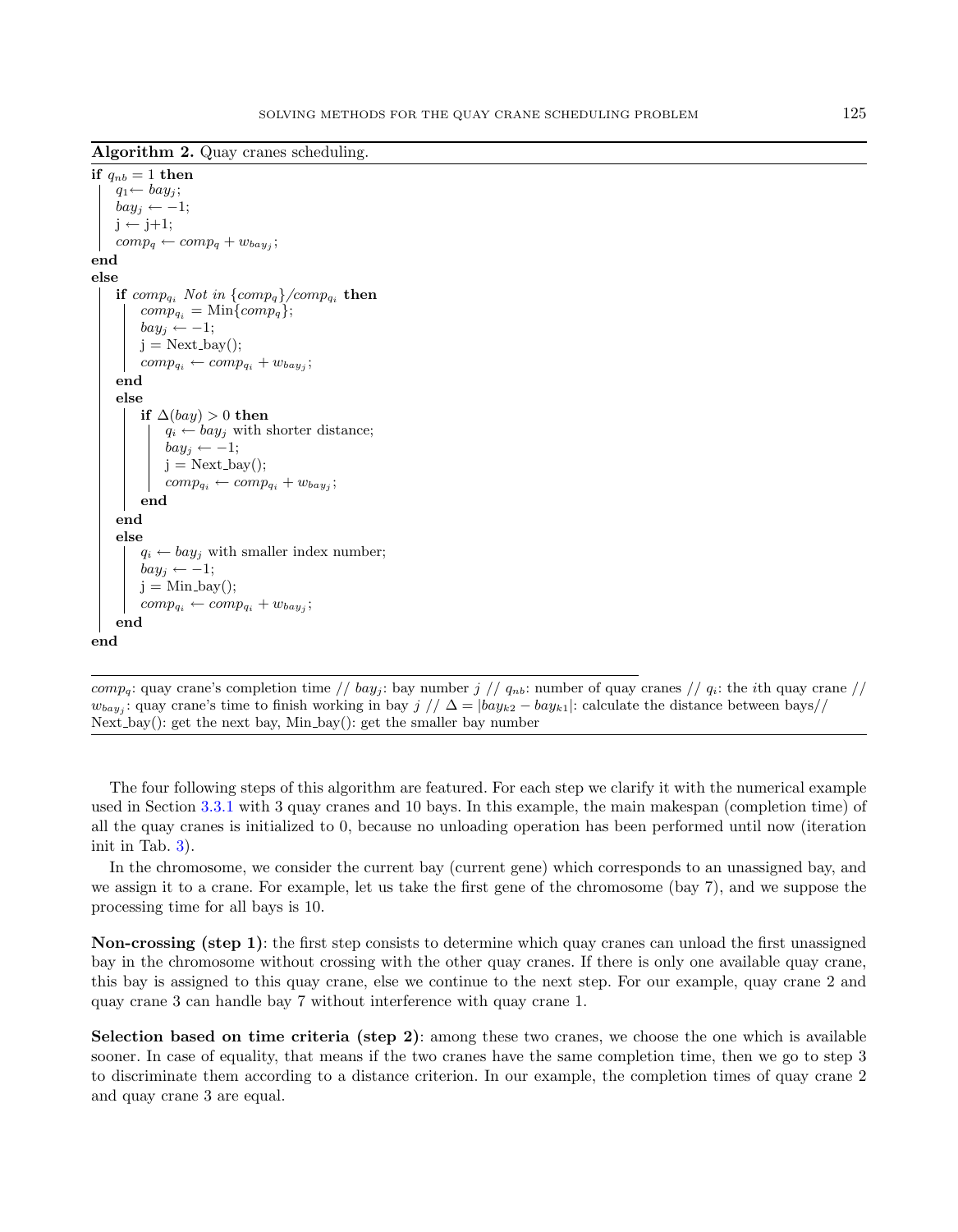<span id="page-11-0"></span>

| Iteration      |                      | QC1              | QC2            | QC3            |
|----------------|----------------------|------------------|----------------|----------------|
| init           | Bay position         | 1                | 3              | $\overline{5}$ |
|                | Partial scheduling   | Ø                | Ø              | Ø              |
|                | Completion time      | 0                | 0              | $\overline{0}$ |
| $\overline{1}$ | Bay position         | 1                | 3              | $\overline{7}$ |
|                | Partial scheduling   | Ø                | Ø              | $\overline{7}$ |
|                | Completion time      | $\overline{0}$   | $\overline{0}$ | 10             |
| $\overline{2}$ | Bay position         | 1                | 3              | 9              |
|                | Partial scheduling   | Ø                | Ø              | 7, 9           |
|                | Completion time      | $\overline{0}$   | $\overline{0}$ | 20             |
| 3              | Bay position         | $\mathbf{1}$     | $\overline{4}$ | 9              |
|                | Partial scheduling   | Ø                | $\overline{4}$ | 7, 9           |
|                | Completion time      | $\boldsymbol{0}$ | 10             | 20             |
| $\overline{4}$ | Bay position         | $\mathbf{1}$     | $\overline{4}$ | 10             |
|                | Partial scheduling   | Ø                | $\overline{4}$ | 7, 9, 10       |
|                | Completion time      | $\overline{0}$   | $10\,$         | 30             |
| $\overline{5}$ | Bay position         | 3                | $\overline{4}$ | 10             |
|                | Partial scheduling   | 3                | $\overline{4}$ | 7, 9, 10       |
|                | Completion time      | 10               | 10             | 30             |
| 6              | Bay position         | 3                | 8              | 10             |
|                | Partial scheduling   | 3                | 4,8            | 7, 9, 10       |
|                | Completion time      | 10               | 20             | 30             |
| $\overline{7}$ | Bay position         | 6                | 8              | 10             |
|                | Partial scheduling   | 3, 6             | 4,8            | 7, 9, 10       |
|                | Completion time      | $20\,$           | 20             | 30             |
| 8              | Bay position         | 1                | 8              | 10             |
|                | Partial scheduling   | 3, 6, 1          | 4, 8           | 7, 9, 10       |
|                | Completion time      | 30               | 20             | 30             |
| 9              | Bay position         | 1                | $\overline{2}$ | 10             |
|                | Partial scheduling   | 3, 6, 1          | 4, 8, 2        | 7, 9, 10       |
|                | Completion time      | 30               | 30             | 30             |
| 10             | Bay position         | $\overline{2}$   | 5              | 10             |
|                | Completed scheduling | 3, 6, 1          | 4, 8, 2, 5     | 7, 9, 10       |
|                | Completion time      | 30               | 40             | 30             |

Table 3. Detailed example.

Selection based on distance criteria (step 3): if no crane has been chosen in step 2 with the time criterion, we assign the current bay to the nearest crane. In case of equality (if the two cranes are at equal distance from the bay), we choose the crane at the left (with the smallest index). The distance between bay 7 and bay 3 (which quay crane 2 works inside) is 3 bays and the distance between bay 7 and bay 5 (which quay crane 3 works inside), is 1 bay. Then crane 3 is nearer to bay 7 than crane 2.

Assignment (step 4): assign bay 7 to quay crane 3. Update the position of quay crane 3 and the associated completion time (see iteration 1 in Tab. [3\)](#page-11-0). Then update the current gene (following one) in the chromosome (gene 2, bay 9 in our example). Repeat the four steps until all bays are assigned to one quay crane.

Algorithm [2](#page-10-0) describes the process of the quay cranes scheduling while Table [3](#page-11-0) shows a detailed numerical example for the scheduling.

#### 3.3.4. Fitness

In the previous section, we have seen a procedure to prevent the interference between the quay cranes. Nevertheless, we should check if the quay cranes satisfy the constraints or not, so we used the two constraints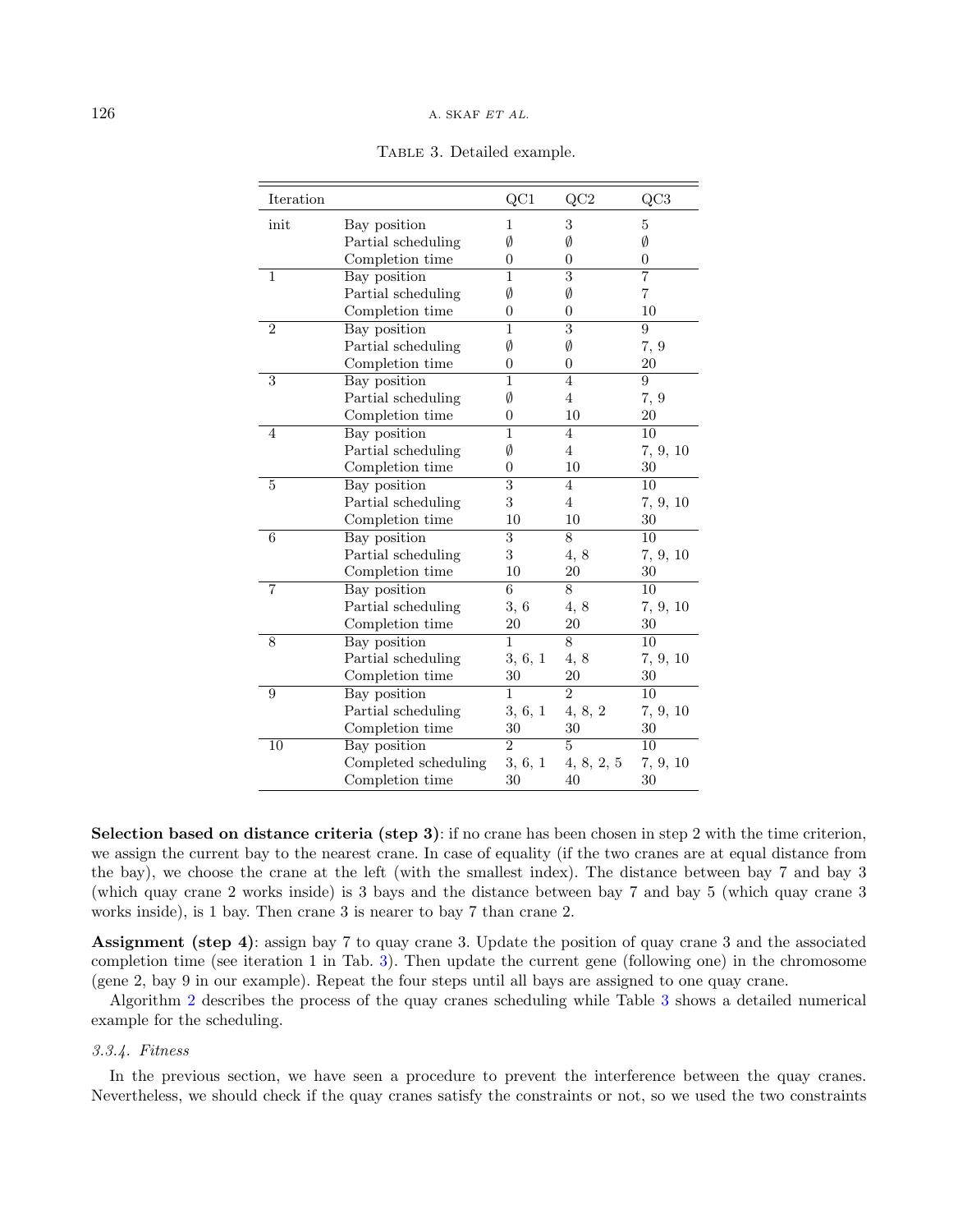

Random number = 25, then individual B is selected

Figure 5. Roulette wheel selection.

<span id="page-12-1"></span>[\(3.4\)](#page-5-3) and [\(3.5\)](#page-5-4) and then checked the interference constraint [\(3.6\)](#page-5-5) to ensure that there is no collision between quay cranes. The fitness value will be calculated from the equation  $(3.6)$ . If the constraints are not satisfied, the fitness value will be set to zero.

$$
Fitness = 1/C_{\text{max}}.\tag{3.10}
$$

#### 3.3.5. Roulette wheel selection

The roulette wheel selection is a process to choose individuals from a population, according to the "fitness" function or the values of their cost, to form a new population. Individuals will be evolved by some successive iterations of selection, called generations.

All individuals are selected proportionally to their "fitness" function, so an individual with a higher fitness function will be more likely to be selected than another with a lower fitness value. This function can be considered as a measure of profit or quality that one wishes to maximize. A simple operator of selection is the technique of the weighted roulette where each individual of a population occupies a surface of the roulette proportional to the value of its function "fitness". For reproduction, candidates are selected with a probability proportional to their "fitness". For each selection of an individual, a simple rotation of the wheel gives the selected candidate. Roulette Wheel Selection works as follows:

Calculate the sum of all fitness, then generate a number between 0 and this sum; add the fitness values to a partial sum X starting from the top of population, and finally the chosen chromosome is the first chromosome for which X overpasses the random number. The procedure is illustrated in Figure [5.](#page-12-1)

#### 3.3.6. Order crossover

The order crossover procedure aims to select randomly a substring from a random parent. After that we create an offspring by copying the selected substring in their corresponding positions. Then, we delete from the second parent all existing in the substring and place the genes in the empty positions of the offspring from left to right. Finally, we should take into consideration the order of the sequence of the offspring creation. The procedure is illustrated in Figure [6.](#page-13-0)

#### 3.3.7. Swap mutation

The swap mutation procedure aims to test all the individuals bit by bit.

From the chromosome, we randomly select two positions (two genes) and then we swap the values of these two positions.

<span id="page-12-0"></span>The procedure is illustrated in Figure [7.](#page-13-1)

# 4. Experimental results

In this section, we evaluate the performance of our methods (MILP, dynamic programming, and genetic algorithm). For this goal, we test them on randomly instances, as well as on a real case related to the port of Tripoli-Lebanon.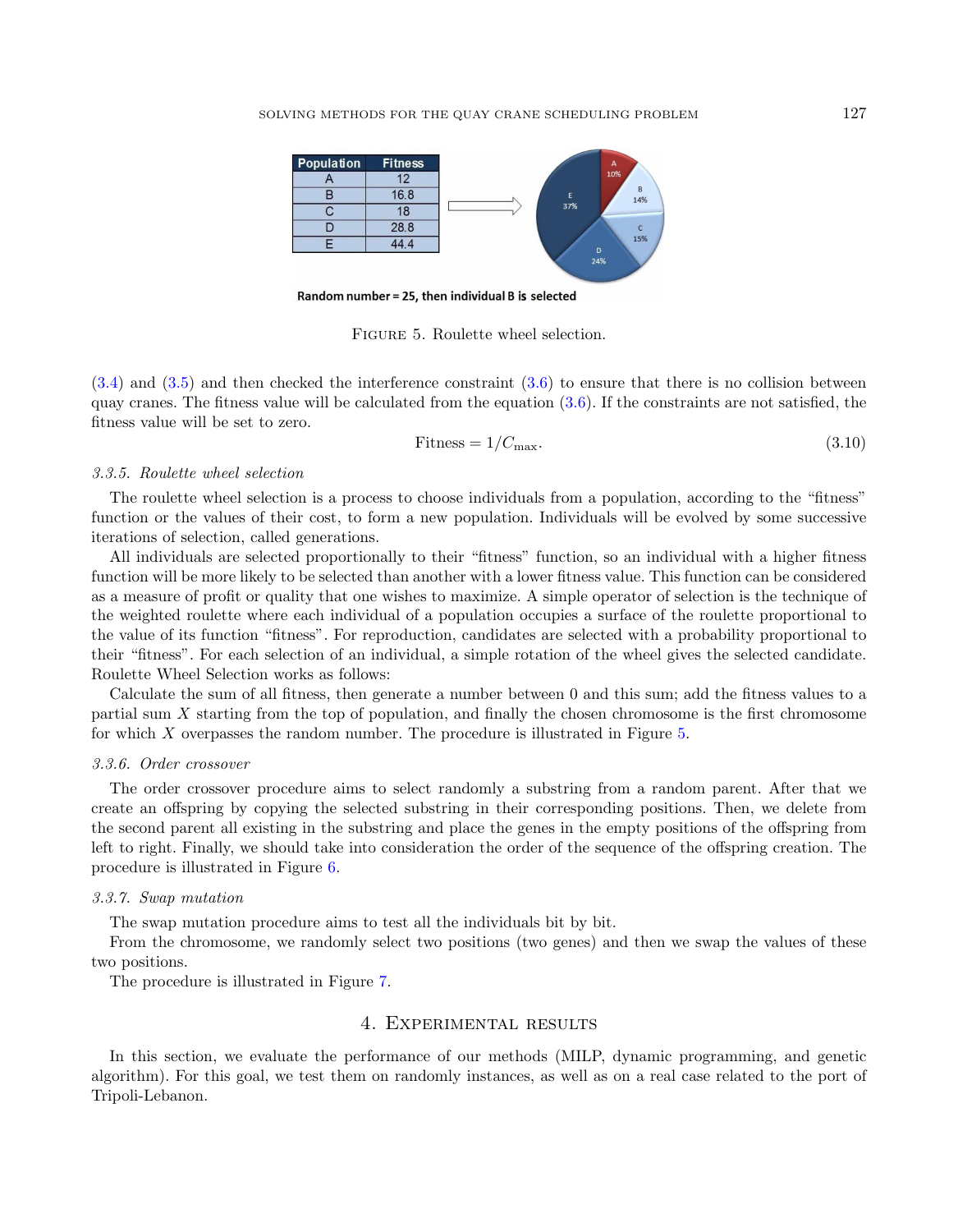

FIGURE 6. Order crossover.

<span id="page-13-0"></span>

Figure 7. Swap mutation.

<span id="page-13-1"></span>Our programs were executed in a MacBook Pro 2,7 GHz Intel Core i5 with 8 GB RAM 1867 MHz DDR3 running in OSX 10.11.6.

We fix the size of the population, the probability of the mutation, the probability of the crossover and the max number of generations when executing the genetic algorithm which are respectively 300, 0.2, 0.25 and 1000.

Small and large sizes instances were generated randomly with 2 or 3 quay cranes, 4–15 bays, and containers number in each bay were also generated in a random way between 5 and 30 containers.

# 4.1. MILP versus DPA

The MILP was solved by CPLEX 12.7.1, a software for solving integer programming, while the DPA is coded with JAVA J2EE. JAVA is a programming language developed by Sun Microsystems. It was designed to develop programs and creating web applications. It is an object-oriented programming language and its syntax is similar to  $C++$ .

As shown in Table [4,](#page-14-0) CPLEX results and DPA results are logically the same (same makespan) for small and large instances, but DPA is better in terms of CPU time.

For instance 21 with 14 bays and 2 quay cranes, CPLEX did not provide any result after 2 h, so we interrupted the execution, while DPA solved the problem to optimality. But in instance 22 for 14 bays and 3 quay cranes CPLEX gives us a result like DPA. For instances 23 and 24, we waited more than 3 h using CPLEX without obtaining any result. We can therefore state that DPA is more efficient in terms of time than MILP. We will adopt DPA as the exact method to be compared with the meta-heuristic method.

### 4.2. DPA versus GA

The genetic algorithm (GA) and the DPA are both coded with JAVA J2EE.

Table [5](#page-14-1) shows us, that both GA and DPA gave the same optimal solution with an acceptable and realistic CPU time but only for small instances.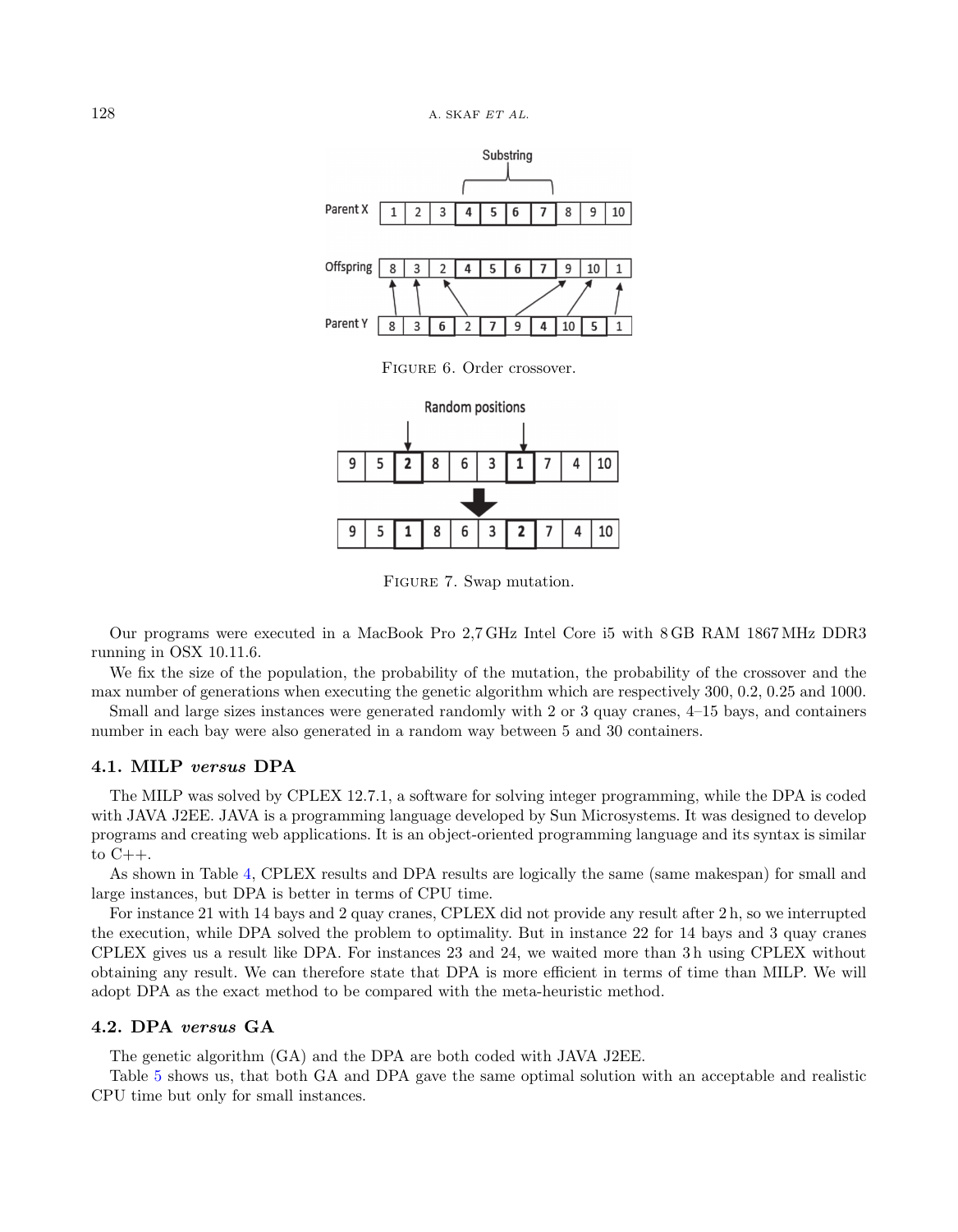<span id="page-14-0"></span>

| No.            | $( Q  \times  B )$ | Makespan     |          | CPU Time     |                  |  |
|----------------|--------------------|--------------|----------|--------------|------------------|--|
|                |                    | <b>CPLEX</b> | DPA      | <b>CPLEX</b> | $\overline{DPA}$ |  |
|                |                    | (min)        | $(\min)$ | (s)          | (s)              |  |
| 1              | $2\times 4$        | 32.76        | 32.76    | $<$ 1        | $<$ 1            |  |
| $\overline{2}$ | $3 \times 4$       | 24.57        | 24.57    | $<$ 1        | $<$ 1            |  |
| 3              | $2\times 5$        | 39.78        | 39.78    | $<$ 1        | $<$ 1            |  |
| $\overline{4}$ | $3\times 5$        | 29.25        | 29.25    | $<$ 1        | $<$ 1            |  |
| $\overline{5}$ | $2\times 6$        | 51.48        | 51.48    | $<$ 1        | $<$ 1            |  |
| 6              | $3\times6$         | 37.44        | 37.44    | $<$ 1        | $<$ 1            |  |
| 7              | $2\times7$         | 58.5         | 58.5     | $<$ 1        | $<$ 1            |  |
| 8              | $3\times7$         | 39.78        | 39.78    | $<$ 1        | $<$ 1            |  |
| 9              | $2\times 8$        | 73.71        | 73.71    | $<$ 1        | $<$ 1            |  |
| 10             | $3 \times 8$       | 51.48        | 51.48    | $<$ 1        | $<$ 1            |  |
| 11             | $2\times9$         | 90.09        | 90.09    | $<$ 1        | $<$ 1            |  |
| 12             | $3\times9$         | 60.84        | 60.84    | $<$ 1        | $<$ 1            |  |
| 13             | $2\times10$        | 99.45        | 99.45    | 4.77         | 1.33             |  |
| 14             | $3\times10$        | 70.2         | 70.2     | 1.16         | 0.35             |  |
| 15             | $2 \times 11$      | 104.13       | 104.13   | 24.43        | 3.89             |  |
| 16             | $3 \times 11$      | 73.71        | 73.71    | 5.57         | 1.13             |  |
| 17             | $2 \times 12$      | 107.64       | 107.64   | 115.27       | 13.34            |  |
| 18             | $3 \times 12$      | 73.71        | 73.71    | 7.39         | 3.28             |  |
| 19             | $2\times13$        | 114.66       | 114.66   | 1723.85      | 32.59            |  |
| $20\,$         | $3 \times 13$      | 76.05        | 76.05    | 20.38        | 4.57             |  |
| 21             | $2 \times 14$      | N.A.         | 119.34   | N.A.         | 82.44            |  |
| 22             | $3 \times 14$      | 81.9         | 81.9     | 197.83       | 34.86            |  |
| 23             | $2\times 15$       | N.A.         | 127.53   | N.A.         | 131.77           |  |
| 24             | $3\times15$        | N.A.         | 91.26    | N.A.         | 104.82           |  |

TABLE 4. Small and large instances.

<span id="page-14-1"></span>Notes.  $|Q| \times |B|$ : number of quay cranes  $\times$  number of bays. N.A. = No result after interrupting execution.

| No.            | $( Q  \times  B )$ |       | Makespan | CPU Time     |       |               |
|----------------|--------------------|-------|----------|--------------|-------|---------------|
|                |                    | DР    | GA       | GAP          | DР    | GА            |
|                |                    | (min) | (min)    | $\%$         | (s)   | $\mathbf{s})$ |
|                | $2 \times 4$       | 32.76 | 32.76    | $\mathbf{0}$ | ←1    | $<$ 1         |
| $\overline{2}$ | $3 \times 4$       | 24.57 | 24.57    | 0            | $<$ 1 | $<$ 1         |
| 3              | $2\times 5$        | 39.78 | 39.78    | $\mathbf{0}$ | $<$ 1 | $<$ 1         |
| 5              | $2\times 6$        | 51.48 | 51.48    | $\mathbf{0}$ | ←1    | ${<}1$        |

Table 5. Small instances.

As shown in Table [6,](#page-15-0) from instance 1 to instance 20, DPA gives us the optimal solutions and GA gives us near optimal solutions, but the difference is the higher CPU time for DPA. The GAP between DPA results and GA results is between 0% and 3.33%. From instance 21, DPA was unable to provide any solution after more than 4 h of CPU processing time, meanwhile GA provides solutions in a very short time. We therefore state that the proposed GA is successful and practical for our problem.  $(GAP = ((DPA - GA)/DPA) * 100)$ .

#### 4.3. Stability analysis of the genetic algorithm

To evaluate if our genetic algorithm is stable, we executed the same instance 5 times and we got the same result as shown in Table [7](#page-15-1) for small instances.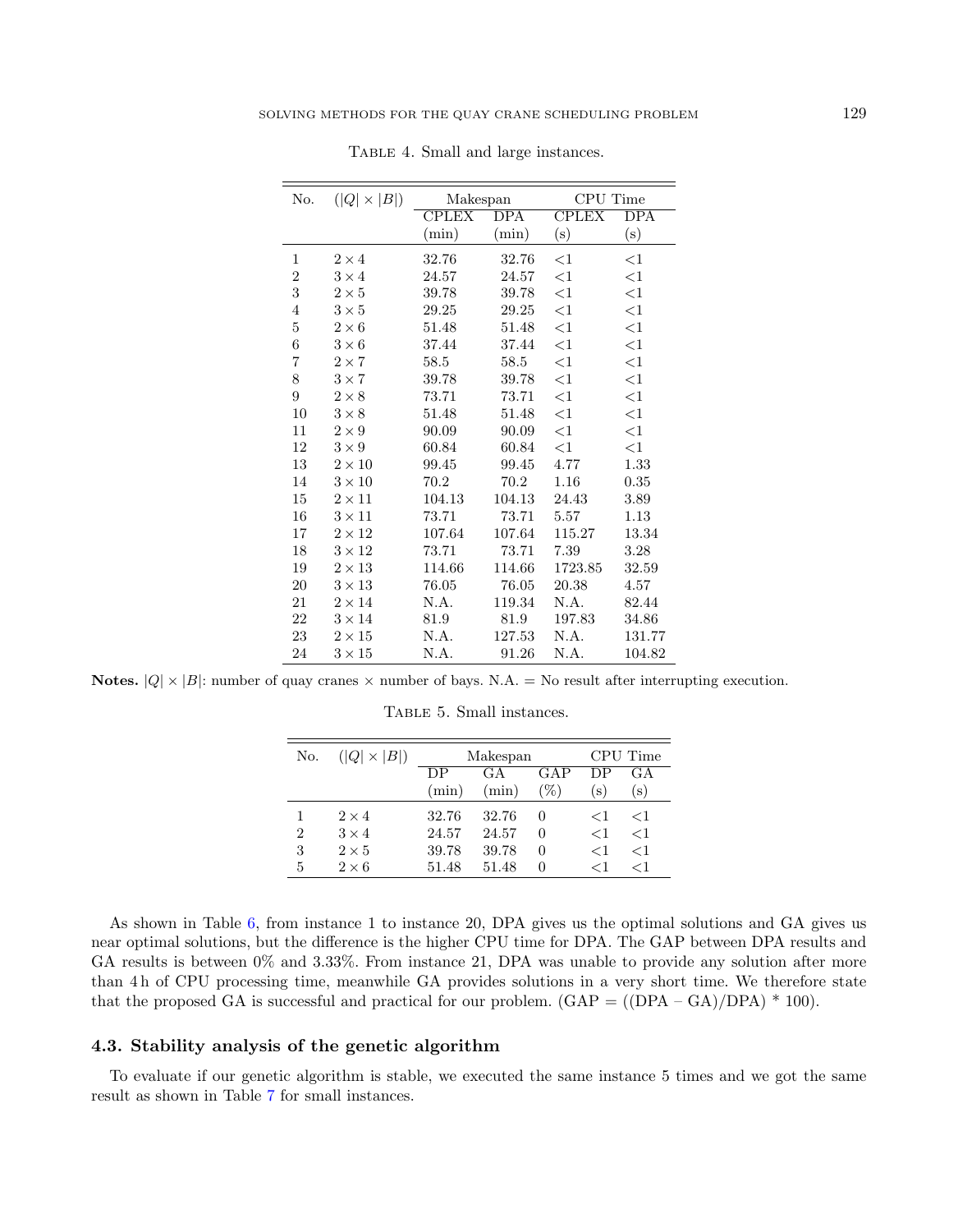<span id="page-15-0"></span>

| No.            | $( Q  \times  B )$ |                  | Makespan            |                          | CPU Time         |             |
|----------------|--------------------|------------------|---------------------|--------------------------|------------------|-------------|
|                |                    | $\overline{DPA}$ | $\overline{\rm GA}$ | GAP                      | $\overline{DPA}$ | $_{\rm GA}$ |
|                |                    | (min)            | (min)               | $(\%)$                   | $(\mathrm{s})$   | (s)         |
| $\mathbf{1}$   | $2 \times 12$      | 107.64           | 109.98              | 2.13                     | 13.34            | <1          |
| $\overline{2}$ | $3 \times 12$      | 73.71            | 74.88               | 1.56                     | 3.28             | $<$ 1       |
| 3              | $2 \times 13$      | 114.66           | 115.83              | 1.01                     | 32.59            | $<$ 1       |
| 4              | $3 \times 13$      | 76.05            | 76.05               | $\overline{0}$           | 4.57             | $<$ 1       |
| $\overline{5}$ | $2 \times 14$      | 119.34           | 122.85              | 2.86                     | 112.44           | <1          |
| 6              | $3 \times 14$      | 81.9             | 83.07               | 1.41                     | 54.86            | $<$ 1       |
| $\overline{7}$ | $2 \times 15$      | 127.53           | 129.87              | 1.8                      | 231.77           | $<$ 1       |
| 8              | $3 \times 15$      | 91.26            | 92.43               | 1.27                     | 104.82           | $<$ 1       |
| 9              | $2\times16$        | 132.21           | 132.21              | $\overline{0}$           | 303.04           | 2.31        |
| 10             | $3\times16$        | 95.94            | 98.28               | 2.38                     | 112.94           | 1.59        |
| 11             | $2 \times 17$      | 139.23           | 142.74              | 2.46                     | 509.96           | 4.36        |
| 12             | $3 \times 17$      | 101.79           | 105.3               | 3.33                     | 203.34           | 3.12        |
| 13             | $2 \times 18$      | 146.25           | 147.42              | 0.79                     | 1144.12          | 9.67        |
| 14             | $3 \times 18$      | 105.3            | 106.47              | 1.1                      | 708.32           | 7.39        |
| 15             | $2\times19$        | 153.27           | 155.61              | 1.5                      | 1392.84          | 13.34       |
| 16             | $3 \times 19$      | 113.49           | 113.49              | $\overline{0}$           | 912.48           | 10.62       |
| 17             | $2\times 20$       | 161.46           | 164.97              | 2.13                     | 1601.13          | 32.99       |
| 18             | $3\times 20$       | 118.17           | 119.34              | 0.98                     | 1044.19          | 28.64       |
| 19             | $2\times 21$       | 170.82           | 173.16              | 1.35                     | 3563.7           | 58.28       |
| $20\,$         | $3 \times 21$      | 125.19           | 127.53              | 1.83                     | 2390.13          | 34.72       |
| 21             | $2\times 22$       | N.A.             | 180.18              | $\overline{\phantom{0}}$ | N.A.             | 77.14       |
| 22             | $3\times 22$       | N.A.             | 128.7               |                          | N.A.             | 60.12       |
| 23             | $2\times 23$       | N.A.             | 186.03              |                          | N.A.             | 104.35      |

Table 6. Large instances.

Table 7. Stability analysis for small instances.

<span id="page-15-1"></span>

|           | $B^{\parallel}$ | B <br>$\times$ | B <br>$\times$ | B           |
|-----------|-----------------|----------------|----------------|-------------|
| Execution | $2 \times 4$    | $3 \times 4$   | $2\times 5$    | $3\times 5$ |
|           | 32.76           | 24.57          | 39.78          | 29.25       |
| 2         | 32.76           | 24.57          | 39.78          | 29.25       |
| 3         | 32.76           | 24.57          | 39.78          | 29.25       |
| 4         | 32.76           | 24.57          | 39.78          | 29.25       |
| 5         | 32.76           | 24.57          | 39.78          | 29.25       |

For the large instances, we also executed the same instance 5 times (Tab. [8\)](#page-16-1). At least two executions have the same near optimal result, with a percentage of 40% while the three other executions give results more or less 3% away from the near optimal result.

As an example, for 2 quay cranes and 12 bays, the first, third and fourth executions give the near optimal solution obtained by the genetic algorithm (109.98), while the second and the fifth executions give results more or less 3% away from the near optimal solution.

#### Percentage calculation for second execution

 $-112.32 - 109.98 = 2.34$ 

 $(2.34/109.98) * 100 = 2.12\%$  from the near optimal result.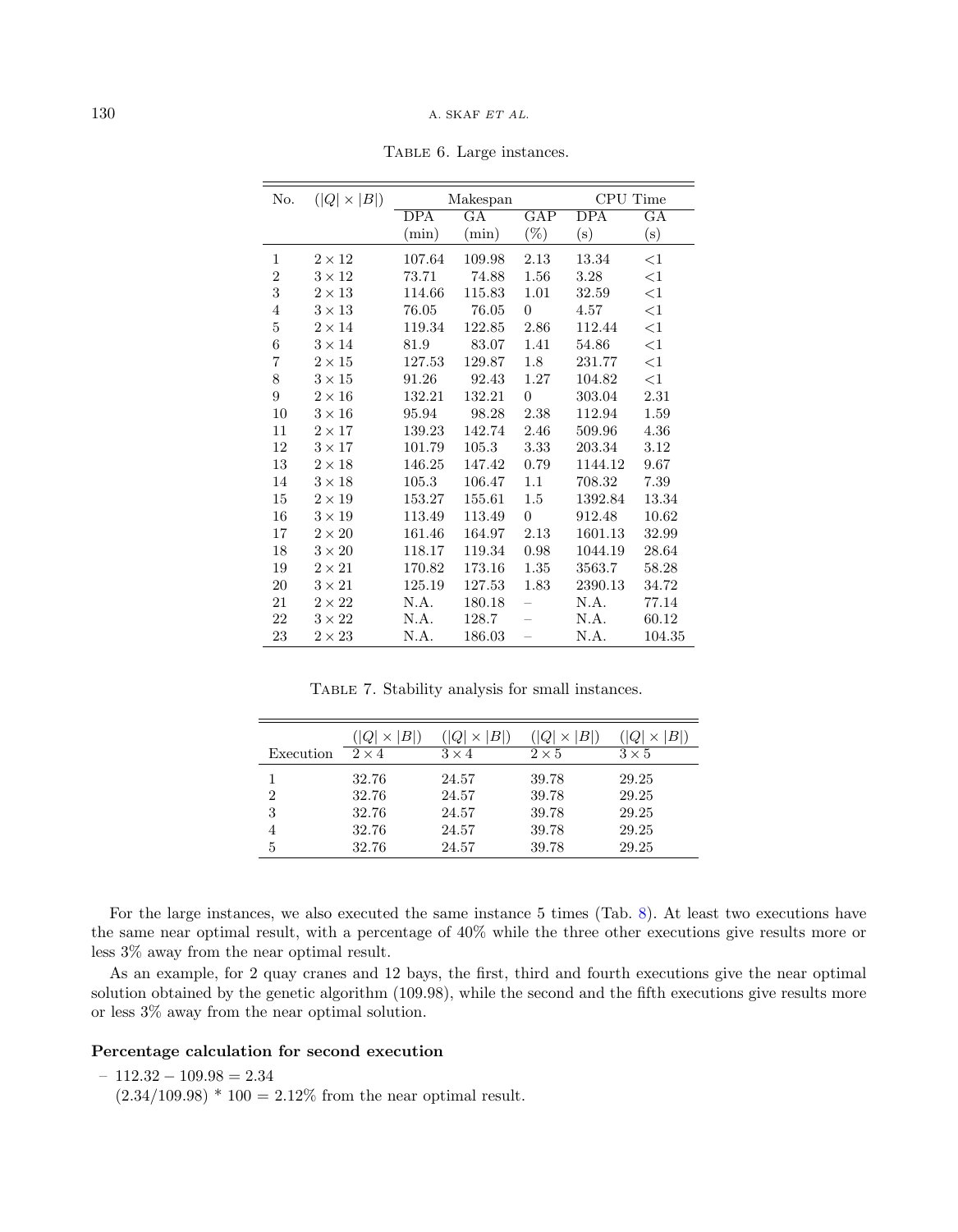|           | $( Q  \times  B )$ | $( Q  \times  B )$ |
|-----------|--------------------|--------------------|
| Execution | $2 \times 12$      | $3 \times 12$      |
|           | $109.98*$          | $74.88*$           |
| 2         | 113.49             | 76.39              |
| 3         | $109.98*$          | 77.22              |
|           | $109.98*$          | 77.22              |
| 5         | 112.32             | $74.88*$           |

Table 8. Stability analysis for large instances.

<span id="page-16-2"></span><span id="page-16-1"></span>Notes. <sup>∗</sup>The best near optimal solution.

Table 9. DPA results versus Port results versus GA results.

| Ex.            | Cranes         | Bays | Containers | $\rm Port$<br>makespan | <b>DPA</b> | GА    | Saved time \%<br>Port-DPA |
|----------------|----------------|------|------------|------------------------|------------|-------|---------------------------|
|                | 2              | 6    | 25         | 40                     | 19.5       | 21.84 | 51.25                     |
| $\overline{2}$ | $\overline{2}$ |      | 62         | 95                     | 44.78      | 45.95 | 52.86                     |
| 3              | 2              | 3    | 90         | 103                    | 70.2       | 72.54 | 31.84                     |
|                | 9              |      | 84         | 96                     | 49.14      | 52.01 | 48.81                     |

 $-113.49 - 109.98 = 3.51$ 

 $(3.51/109.98) * 100 = 3.19\%$  from the near optimal result.

 $-77.22 - 74.88 = 2.34$ 

 $(2.34/74.88) * 100 = 3.12\%$  from the near optimal result.

 $-76.39 - 74.88 = 1.51$ 

 $(1.51/74.88) * 100 = 2.01\%$  from the near optimal result.

We therefore state that the proposed genetic algorithm is stable and good to be applied.

#### 4.4. Comparison between both DPA, GA and port results

In Table [9,](#page-16-2) the real results in the port of Tripoli-Lebanon are compared with the dynamic programming algorithm (DPA) results and with the genetic algorithm (GA) results.

In the second example in Table [9,](#page-16-2) there are two quay cranes and four bays containing in total 62 containers. The time to unload a container by a quay crane is about 1.17 min. DPA makespan is 44.78 min, whereas in the port, the unloading time of 62 containers is about 95 min. Finally, the DPA enables us to save time by 52.86%, while GA result is 45.95 min and it enables to save time by 51.63%. (we add the percentage of the saved time only for DPA because it is the best method). The better one should have the higher percentage of saved time but although the percentage of the saved time by GA is smaller than DPA percentage, the GA results are good and can be applied. Note that this model accommodates the true conditions of the port of Tripoli-Lebanon.

# 5. Conclusion

<span id="page-16-0"></span>This paper studies the QCSP in its multi-cranes variant, for which we proposed a mixed-integer linear programming (MILP) model, a dynamic programming algorithm (DPA) and a genetic algorithm (GA). Then, we make results comparison with the real instances from the port of Tripoli-Lebanon.

This paper shows the difference between two exact methods and a meta-heuristic method. We saw that for the large instances, the QCSP should be solved by a meta-heuristic method which is genetic algorithm, to have good solutions quickly.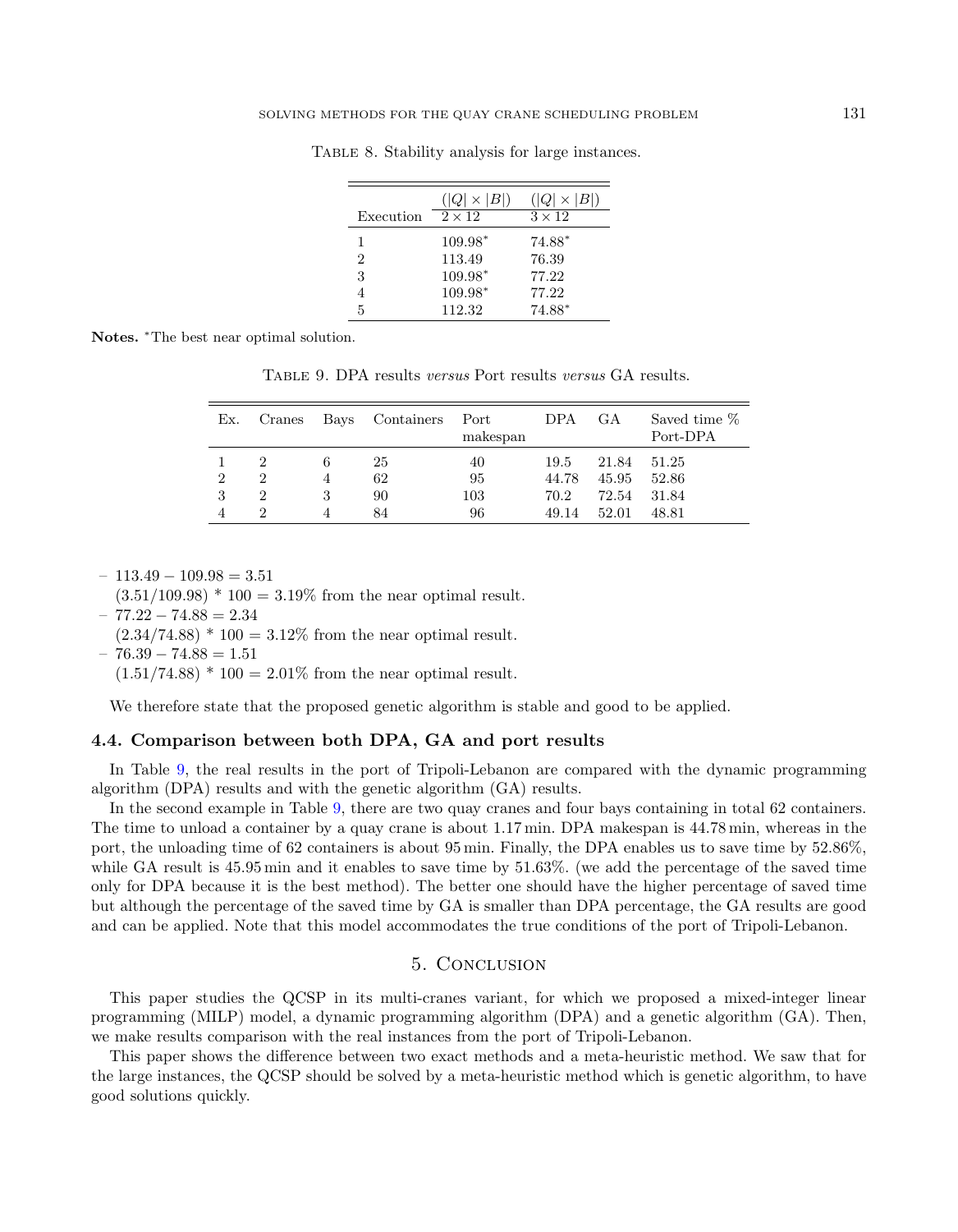<span id="page-17-26"></span><span id="page-17-18"></span><span id="page-17-9"></span><span id="page-17-7"></span><span id="page-17-5"></span><span id="page-17-4"></span><span id="page-17-3"></span>To improve the quality of solutions in terms of execution time and convergence towards the optimal solution, other meta-heuristic methods should be tested in future work.

### **REFERENCES**

- <span id="page-17-10"></span><span id="page-17-0"></span>[1] N. Al-Dhaheri and A. Diabat, The quay crane scheduling problem. J. Manuf. Syst. 36 (2015) 87–94.
- <span id="page-17-28"></span><span id="page-17-21"></span>[2] B. Alnaqbi, H. Alrubaiai and S.A. Alawi, Combination of a dynamic-hybrid berth allocation problem with a quay crane scheduling problem. In: 2016 7th International Conference on Information, Intelligence, Systems & Applications (IISA) (2016).
- <span id="page-17-27"></span>[3] K.A. Awar, M. Alawani and S.A. Jaberi, A multi-vessel quay crane scheduling problem. In: 2016 7th International Conference on Information, Intelligence, Systems & Applications (IISA) (2016).
- <span id="page-17-25"></span>[4] L. Azza, M.E. Merouani and A. Medouri, Ant colony system for solving quay crane scheduling problem in container terminal. In: 2014 International Conference on Logistics Operations Management (2014).
- <span id="page-17-8"></span><span id="page-17-2"></span>[5] R. Bellman, Dynamic Programming. Princeton University Press (1957).
- [6] A.N. Boysen, B.D. Briskorn and C.F. Meisel, A generalized classification scheme for crane scheduling with interference. Eur. J. Oper. Res. 258 (2017) 343–357.
- <span id="page-17-12"></span>[7] S. Chung and K. Choy, A modified genetic algorithm for quay crane scheduling operations. *Expert Syst. App.* 39 (2012) 4213–4221.
- <span id="page-17-13"></span>[8] C. Daganzo, The quay crane scheduling problem. *Transp. Res.* **23** (1989) 159–175.
- <span id="page-17-20"></span>[9] A. Diabat and E. Theodorou, An integrated quay crane assignment and scheduling problem. Comput. Ind. Eng. 73 (2014) 115–123.
- <span id="page-17-14"></span>[10] D. Goldberg, Genetic algorithms in search. Addison-Wesley Professional, Reading, MA (1989).
- [11] L. Haoyuan and S. Qi, Simulation-based optimization on quay crane scheduling of container terminals. In: 2017 29th Chinese Control And Decision Conference (CCDC) (2017).
- <span id="page-17-19"></span>[12] J. Holland, Genetic algorithms, computer programs that evolve in ways that resemble natural selection can solve complex problems even their creators do not fully understand. <http://www2.econ.iastate.edu/tesfatsi/holland.GAIntro.htm> (1960).
- <span id="page-17-1"></span>[13] L. Kantorovich, Mathematical methods of organizing and planning production. Manage. Sci. 4 (1939) 366–422.
- [14] K. Kim and Y. Park, A crane scheduling method for port container terminals. Eur. J. Oper. Res. 156 (2004) 752–768.
- <span id="page-17-11"></span>[15] C. Liang, Y. Huang and Y. Yang, A quay crane dynamic scheduling problem by hybrid evolutionary algorithm for berth allocation planning. Comput. Ind. Eng. 56 (2008) 1021–1028.
- <span id="page-17-22"></span>[16] A. Lim, B. Rodrigues, F. Xiao and Y. Zhu, Quay crane scheduling with spatial constraints. Nav. Res. Logistics 51 (2004) 386–406.
- [17] M. Liu, S. Wang and C. Chu, A branch-and-price framework for the general double-cycling problem with internal-reshuffles. In: 2015 IEEE 12th International Conference on Networking, Sensing and Control (2015).
- <span id="page-17-23"></span>[18] M. Liu, F. Zheng, Y. Xu and C. Chu, Approximation algorithm for uniform quay crane scheduling at container ports. Discrete Math. Algorithms App. 8 (2016) 1650018.
- <span id="page-17-24"></span>[19] M.K. Msakni, A. Diabat, G. Rabadi and M. Kotachi, An integrated quay crane assignment and scheduling problem using branch-and-price. In: International Conference on Computational Science and Computational Intelligence (2016).
- <span id="page-17-15"></span>[20] J.P.R.D. Oliveira, J.D. Barbosa and M. Lamprou, Multi-objective optimization of the quay crane assignment and scheduling problem: time and movement optimization. In: 2016 7th International Conference on Information, Intelligence, Systems and Applications (IISA) (2016).
- <span id="page-17-6"></span>[21] R. Peterkofsky and C. Daganzo, A branch and bound solution method for the quay crane scheduling problem. Transp. Res. 24 (1990) 159–172.
- <span id="page-17-16"></span>[22] A. Salhi, G. Alsoufi and X. Yang, An evolutionary approach to a combined mixed integer programming model of seaside operations as arise in container ports. Adv. Theor. Appl. Comb. Optim. (2017).
- <span id="page-17-17"></span>[23] A. Skaf, S. Lamrous, Z. Hammoudan and M.-A. Manier, Exact method for single vessel and multiple quay cranes to solve scheduling problem at port of tripoli-lebanon. In: 2018 International Conference on Industrial Engineering and Engineering Management (2018).
- [24] A. Skaf, S. Lamrous, Z. Hammoudan and M.-A. Manier, Genetic algorithm to optimize unloading of large containers vessel in port of tripoli-lebanon. In: 2019 International Conference on Control, Decision and Information Technologies (2019).
- [25] A. Skaf, S. Lamrous, Z. Hammoudan and M.-A. Manier, Single quay crane and multiple yard trucks scheduling problem with integration of reach-stacker cranes at port of tripoli-lebanon. In: 2019 IEEE International Conference on Systems, Man, and Cybernetics (2019).
- [26] D. Steeken and R. Stahlbock, Container terminal operation and operations research classification and literature review. OR Spectr. 26 (2004) 3–49.
- [27] R. Tavakkoli-Moghaddam, A. Makui, S. Salahi, M. Bazzazi and F. Taheri, An efficient algorithm for solving a new mathematical model for a quay crane scheduling problem in container ports. Comput. Ind. Eng. 56 (2009) 241–248.
- [28] S. Wang and W. Hu, Multi quay crane scheduling problem based on aco in container terminals. In: 2009 International Conference on Management and Service Science (2009).
- [29] S. Wang and W. Hu, An investigation into berth and quay crane scheduling for container terminals based on knowledge. In: International Conference on Future Information Technology and Management Engineering (2010).